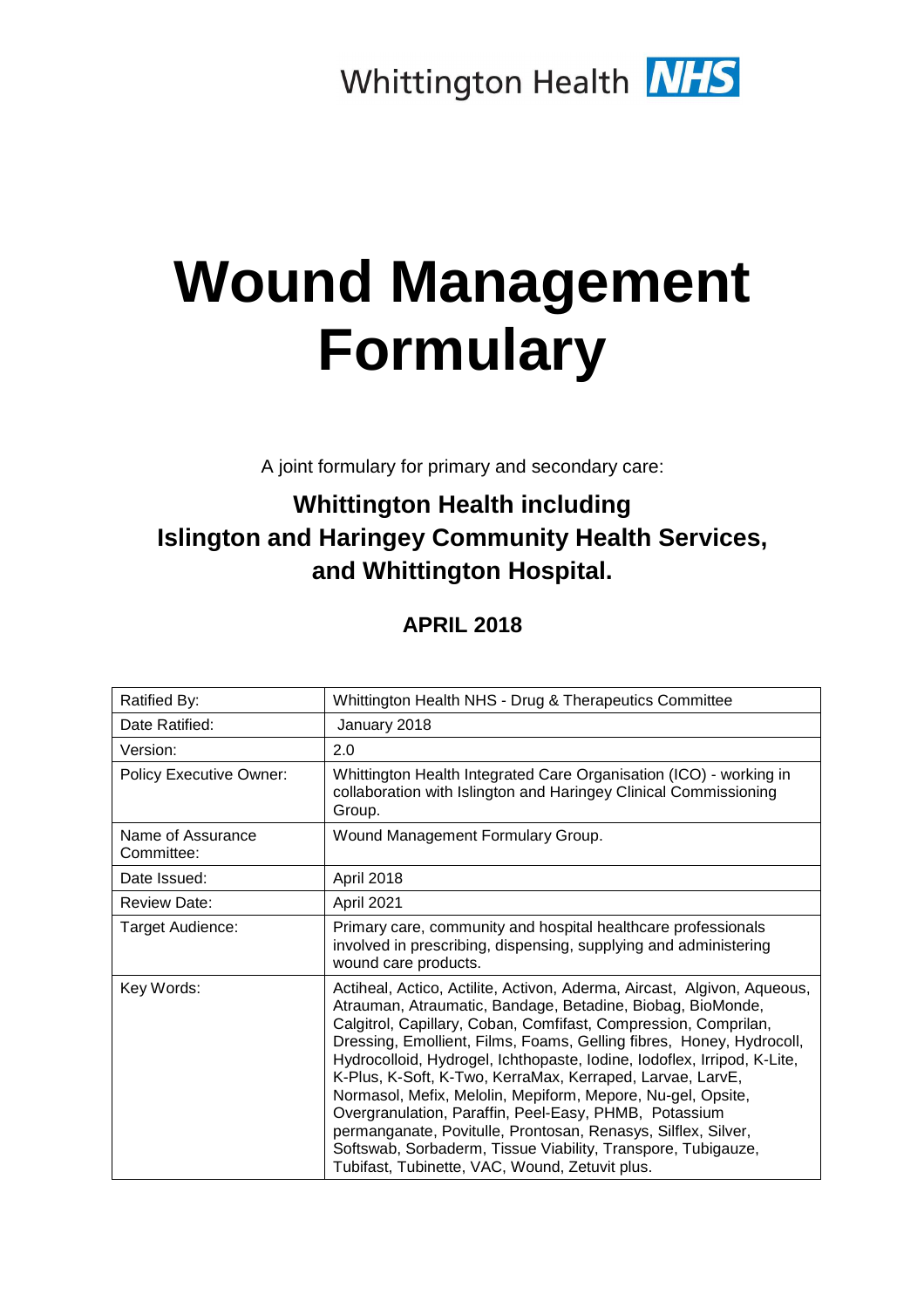# **Version Control Sheet**

| <b>Version</b> | Date       | <b>Status</b>          | <b>Comments</b>                                                                                                                                                                                        |
|----------------|------------|------------------------|--------------------------------------------------------------------------------------------------------------------------------------------------------------------------------------------------------|
| 1.0            | 12/09/2013 | In-use                 | This Wound Management Formulary was developed in<br>collaboration with stakeholders in primary and secondary care.                                                                                     |
|                |            |                        | The aim was to ensure evidence-based and cost-effective<br>wound management practices are standardised across the<br>primary and secondary care settings, and to promote<br>seamless care to patients. |
|                |            |                        | This document supersedes any previous community (Islington<br>and Haringey) and hospital wound care formulary.                                                                                         |
| 2.0            | 27/12/2017 | Review of<br>formulary | Updated products no longer available with alternatives.<br>Updated with new and alternative products.                                                                                                  |

# **Formulary Development Group 2013:**

| Organisation                  | <b>Name</b>          | <b>Designation</b>                              |  |  |  |
|-------------------------------|----------------------|-------------------------------------------------|--|--|--|
| Whittington Health ICO        | Jane Preece          | Lead Tissue Viability Nurse Specialist          |  |  |  |
| Whittington Health ICO        | Ai-Nee Lim           | <b>Lead Pharmacist</b>                          |  |  |  |
| Whittington Health ICO        | Rebecca Chennells    | <b>Medicines Information Pharmacist</b>         |  |  |  |
| Whittington Health ICO        | Samantha Grantham    | Tissue Viability Nurse - Community              |  |  |  |
| Whittington Health ICO        | <b>Claire Davies</b> | Tissue Viability Team manager - Primary<br>Care |  |  |  |
| <b>Whittington Health ICO</b> | Jennifer Buchannan   | Chief Podiatrist - Secondary care               |  |  |  |

# **Contributors:**

| Organisation                                                          | <b>Name</b>           | <b>Designation</b>                                  |
|-----------------------------------------------------------------------|-----------------------|-----------------------------------------------------|
| <b>Whittington Health ICO</b>                                         | Tayyaba Bhatti        | Principal Podiatrist - Community                    |
| <b>Whittington Health ICO</b>                                         | Dr Bridget Coleman    | <b>Deputy Chief Pharmacist</b>                      |
| <b>Whittington Health ICO</b>                                         | <b>Sally Corton</b>   | Lead Professional Development - District<br>Nursing |
| <b>Whittington Health ICO</b>                                         | Maja Begović          | <b>District Nursing Liaison Pharmacist</b>          |
| <b>Whittington Health ICO</b>                                         | Lucy Reeves           | Clinical Nurse Specialist - Dermatology             |
| <b>Whittington Health ICO</b>                                         | Marianne Delon        | Lymphoedema Nurse Specialist                        |
| <b>Islington CCG</b>                                                  | <b>Wendy Carswell</b> | Islington CCG Prescribing Advisor                   |
| Haringey CCG                                                          | Roshan Jayaseelan     | Haringey CCG Prescribing Advisor                    |
| University College London<br><b>Hospitals NHS Foundation</b><br>Trust | Samantha Philpott     | Matron Medicine Board                               |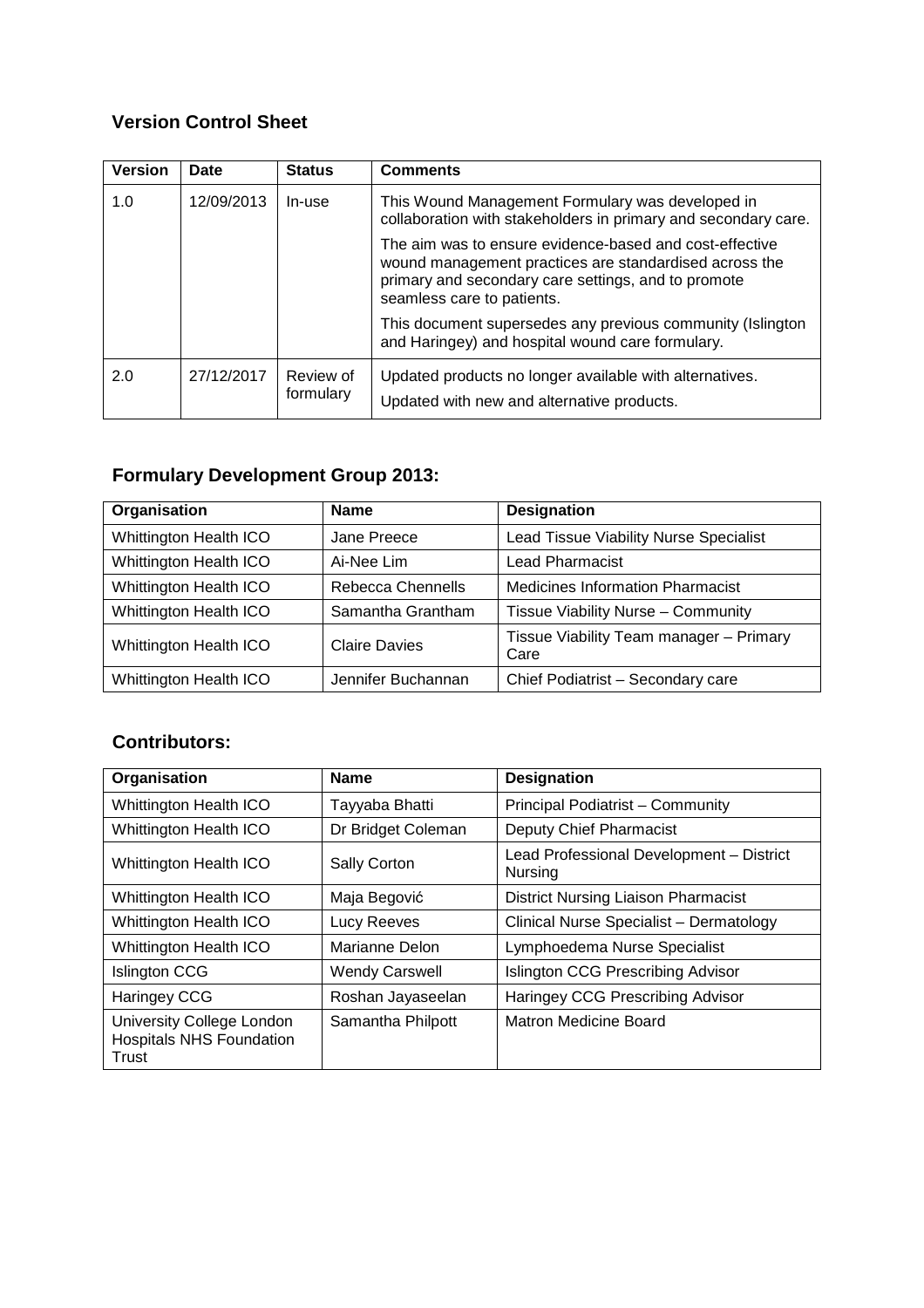Formulary review consultation and contributors October – December 2017

| Organisation                  | Name                   | Designation                                                      |
|-------------------------------|------------------------|------------------------------------------------------------------|
| Whittington health NHS        | Jane Preece            | <b>Clinical Lead Tissue Viability</b><br>and Lymphoedema service |
| Whittington health NHS        | <b>Holly Carpenter</b> | Tissue Viability Nurse -<br>Community                            |
| Whittington health NHS        | Joana Escocrio         | <b>Tissue Viability Nurse</b><br><b>Community and Hospital</b>   |
| Whittington health NHS        | Paula Martinez         | Tissue Viability Nurse -<br>Community                            |
| Whittington health NHS        | Jennifer Buchanan      | <b>Principal Podiatrist</b>                                      |
| <b>Whittington health NHS</b> | Anja Richter           | Lead Pharmacist, Surgery, ITU,<br><b>Theatres</b>                |
| Whittington health NHS        | Michael Owusu          | Team Manager, DN Leg ulcer<br>and catheter clinic                |
| Whittington health NHS        | Dale Carrington        | Lead professional development<br>nurse - District nursing        |

Declaration: No conflicts of interest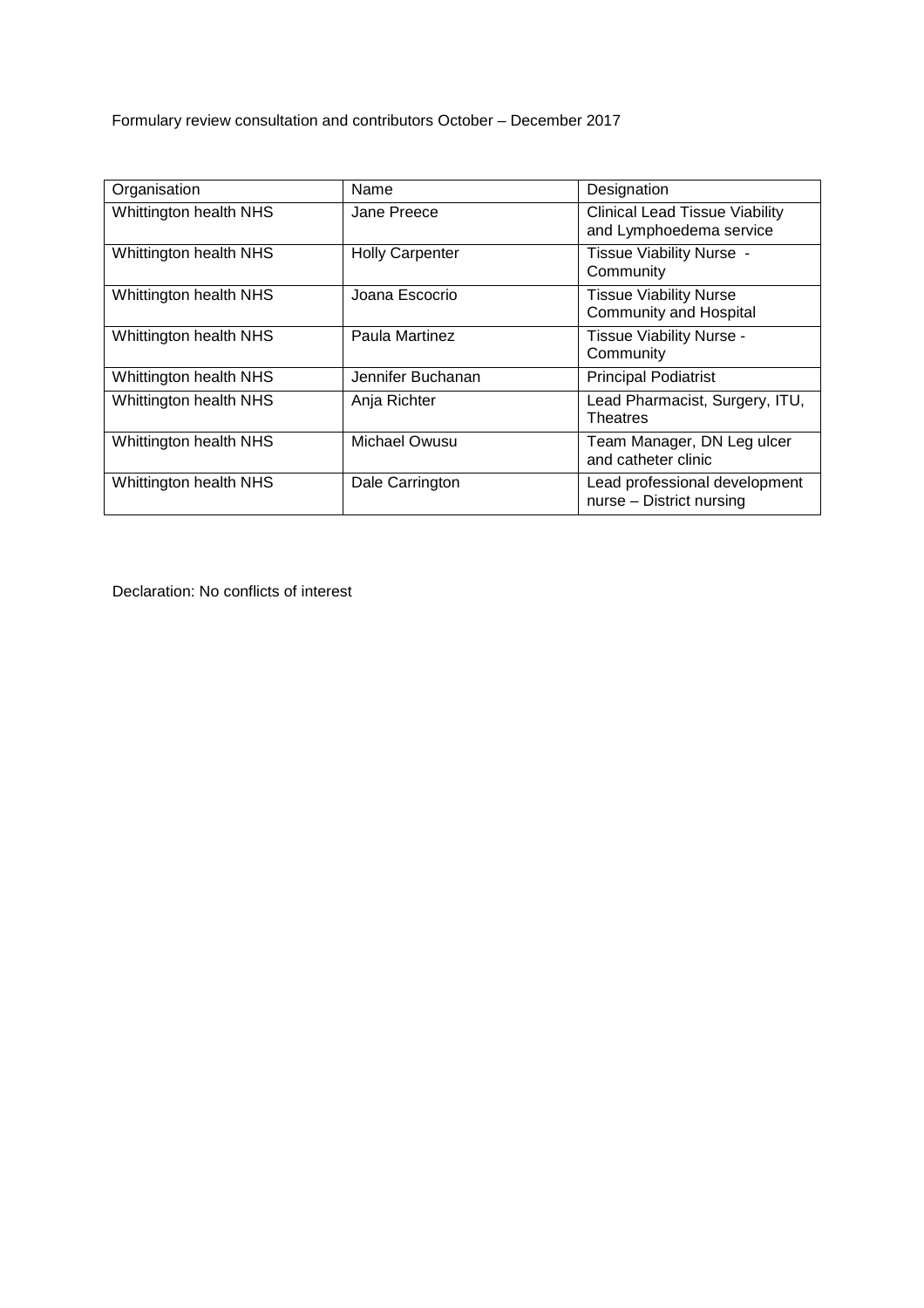# **CONTENTS**

|           | <b>Modern Dressing</b>                                                                                  |                                                                                              | Page           |  |  |  |  |
|-----------|---------------------------------------------------------------------------------------------------------|----------------------------------------------------------------------------------------------|----------------|--|--|--|--|
| $\bullet$ | <b>Absorbent dressing</b>                                                                               | KerraMax Care, Kerramax Care border, Zetuvit plus,                                           | 3              |  |  |  |  |
| $\bullet$ | <b>Gelling Fibres</b>                                                                                   | KerraCel, ActiveHeal Aquafibre                                                               | 4              |  |  |  |  |
| $\bullet$ | <b>Capillary action</b>                                                                                 | Vacutex                                                                                      |                |  |  |  |  |
| $\bullet$ | Films - vapour<br>permeable                                                                             | Opsite spray, ClearFilm, ClearFilm IV                                                        | 4              |  |  |  |  |
| $\bullet$ | Mepilex border, Mepilex, Mepilex Heel border, Advazorb Heel, Tegaderm foam<br><b>Foams</b><br>adhesive  |                                                                                              |                |  |  |  |  |
| $\bullet$ | <b>Honey</b>                                                                                            | Actilite, Activon tube, Activon tulle, Algivon plus                                          | 5              |  |  |  |  |
| $\bullet$ | Hydrocolloid                                                                                            | ActivHeal hydrocolloid foam backed, Hydrocoll thin film, Tegaderm Hydrocolloid               | 5              |  |  |  |  |
| $\bullet$ | Hydrogel                                                                                                | Nu-Gel, Kerralite Cool                                                                       | 5              |  |  |  |  |
| $\bullet$ | lodine                                                                                                  | Betadine spray, Povitulle, Iodoflex paste                                                    | $5 - 6$        |  |  |  |  |
| $\bullet$ | Larvae therapy                                                                                          | BioMonde BioBag, LarvE free range                                                            | $\overline{7}$ |  |  |  |  |
| $\bullet$ | Low adherence                                                                                           | Atrauman, Silflex, Melonin                                                                   | $\overline{7}$ |  |  |  |  |
| $\bullet$ | <b>Negative pressure</b><br>therapy                                                                     | Renasys, VAC                                                                                 | $7 - 8$        |  |  |  |  |
| $\bullet$ | <b>Odour absorbent</b>                                                                                  | Clinisorb                                                                                    | 8              |  |  |  |  |
| $\bullet$ | Overgranulation                                                                                         | Hydrocortisone 1%, Silver nitrate caustic applicator                                         | 8              |  |  |  |  |
| $\bullet$ | <b>PHMB</b>                                                                                             | Prontosan irrigation solution, Prontosan wound gel X                                         | 8              |  |  |  |  |
| $\bullet$ | HydroClean Plus, Cavity<br>Hydrotherapy                                                                 |                                                                                              |                |  |  |  |  |
|           | Potassium<br>permanganate                                                                               | Permitabs                                                                                    | $8 - 9$        |  |  |  |  |
| $\bullet$ | <b>Scar management</b>                                                                                  | Mepiform                                                                                     | 9              |  |  |  |  |
|           | Askina Calgitrol Ag, Askina Calgitrol paste, Aquacel Ag, Silver Sulphadiazine<br><b>Silver</b><br>cream |                                                                                              |                |  |  |  |  |
| $\bullet$ | <b>Skin emollient</b>                                                                                   | Cetraben, Emollin, Hydromol, Liquid paraffin 50% & white soft paraffin 50%,<br>Zeroderm etc. | $9 - 10$       |  |  |  |  |
| $\bullet$ | <b>Skin protector</b>                                                                                   | Sorbaderm cream, Sorbaderm applicator, Sorbaderm spray, Prosheild                            | 10             |  |  |  |  |
| $\bullet$ | Soap substitute                                                                                         | Aqueous cream                                                                                | 10             |  |  |  |  |
|           | <b>Associated Products</b>                                                                              |                                                                                              |                |  |  |  |  |
| $\bullet$ | <b>Adhesive remover</b>                                                                                 | Acetone, Peel-Easy                                                                           | 11             |  |  |  |  |
| $\bullet$ | <b>Compression</b><br>bandages                                                                          | K-Lite, K-Plus, Ko-Flex                                                                      | 11             |  |  |  |  |
| $\bullet$ | 2-layer compression                                                                                     | Coban, K-Two                                                                                 | 11             |  |  |  |  |
| $\bullet$ | <b>Short stretch</b><br>compression                                                                     | Actico, Comprilan                                                                            | 11             |  |  |  |  |
| $\bullet$ | <b>Dressing pack</b>                                                                                    | Woundcare, Wound option 2, Nurselt                                                           | 11             |  |  |  |  |
| $\bullet$ | <b>Fixing tapes</b>                                                                                     | Mefix, Transpore                                                                             | 11             |  |  |  |  |
| $\bullet$ | Gauze / swabs                                                                                           | Softswab                                                                                     | 11             |  |  |  |  |
| $\bullet$ | <b>Irrigation and</b><br>cleansing                                                                      | Irripod, Normasol                                                                            | 11             |  |  |  |  |
| $\bullet$ | <b>Medicated bandages</b>                                                                               | Ichthopaste                                                                                  | 12             |  |  |  |  |
| $\bullet$ | <b>Pressure offloading</b>                                                                              | Aderma, Aircast boot, Kerraped                                                               | 12             |  |  |  |  |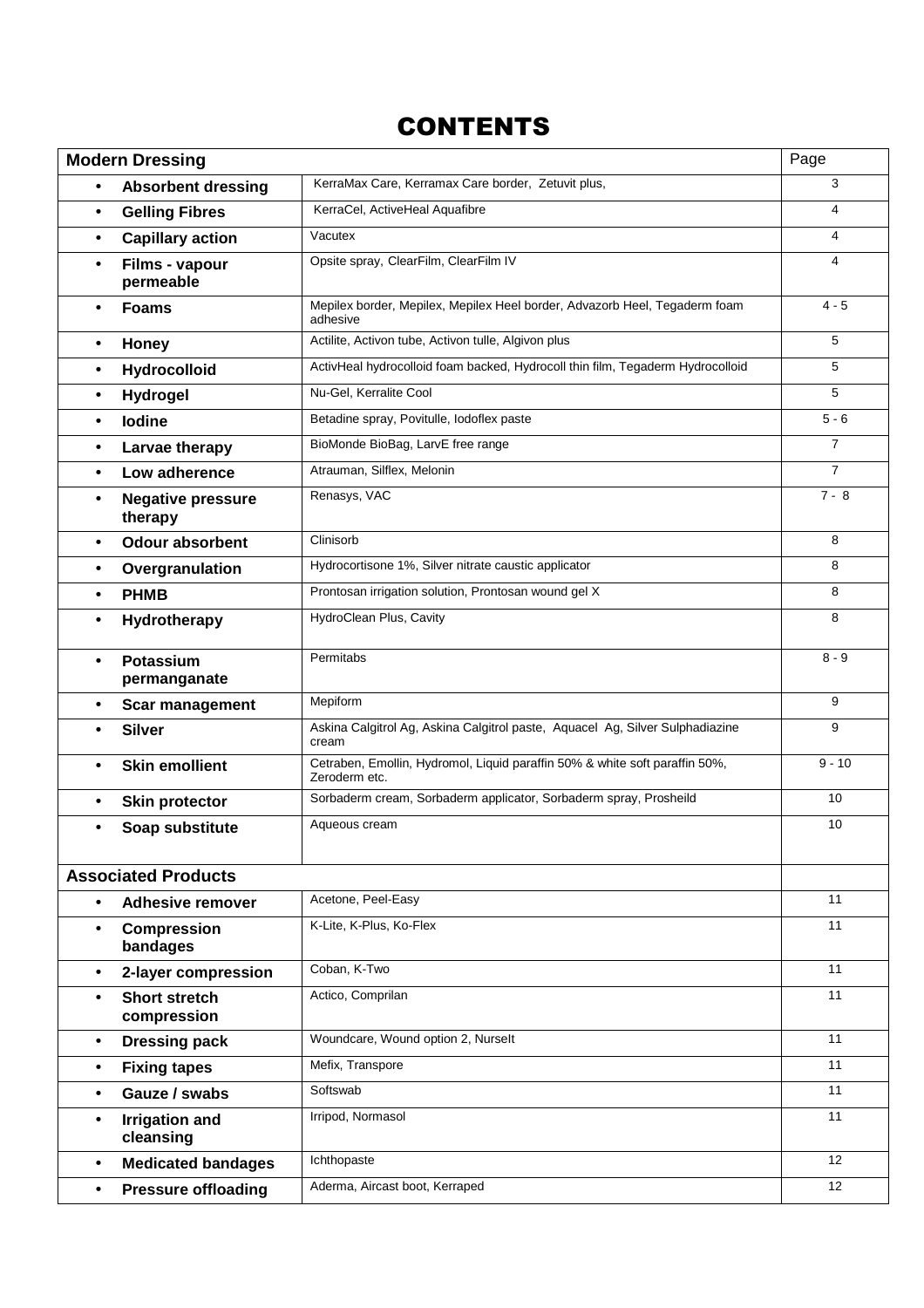| <b>Retention bandage</b><br>$\bullet$                                 |                                | Hospiform, easy fit bandage    | 12 |  |  |
|-----------------------------------------------------------------------|--------------------------------|--------------------------------|----|--|--|
| Sub-bandage wadding<br>$\bullet$                                      |                                | K-soft, Ultrasoft              | 12 |  |  |
| <b>Support bandage</b><br>$\bullet$                                   |                                | K-Lite type 2                  | 12 |  |  |
| <b>Tubular bandage</b><br>$\bullet$                                   |                                | Comfifast, Tubifast, Tubinette | 12 |  |  |
| Further information, Contact list, References.                        |                                |                                |    |  |  |
| <b>Appendices</b>                                                     |                                |                                |    |  |  |
| Appendix 1                                                            | Wound Assessment and care plan |                                |    |  |  |
| <b>Community Dressing Prescription Request Form</b><br>Appendix 2     |                                |                                |    |  |  |
| Community variance from Wound Management Formulary form<br>Appendix 3 |                                |                                |    |  |  |

#### **Guidance on use**

- This formulary should be used in conjunction with the wound management, pressure ulcer prevention and management, and leg ulcer management guidelines.
- The Wound Assessment Chart must be completed prior to prescribing dressings (see Appendices).
- Manufacturer's instructions should be read prior to application of dressings.

# Formulary Key

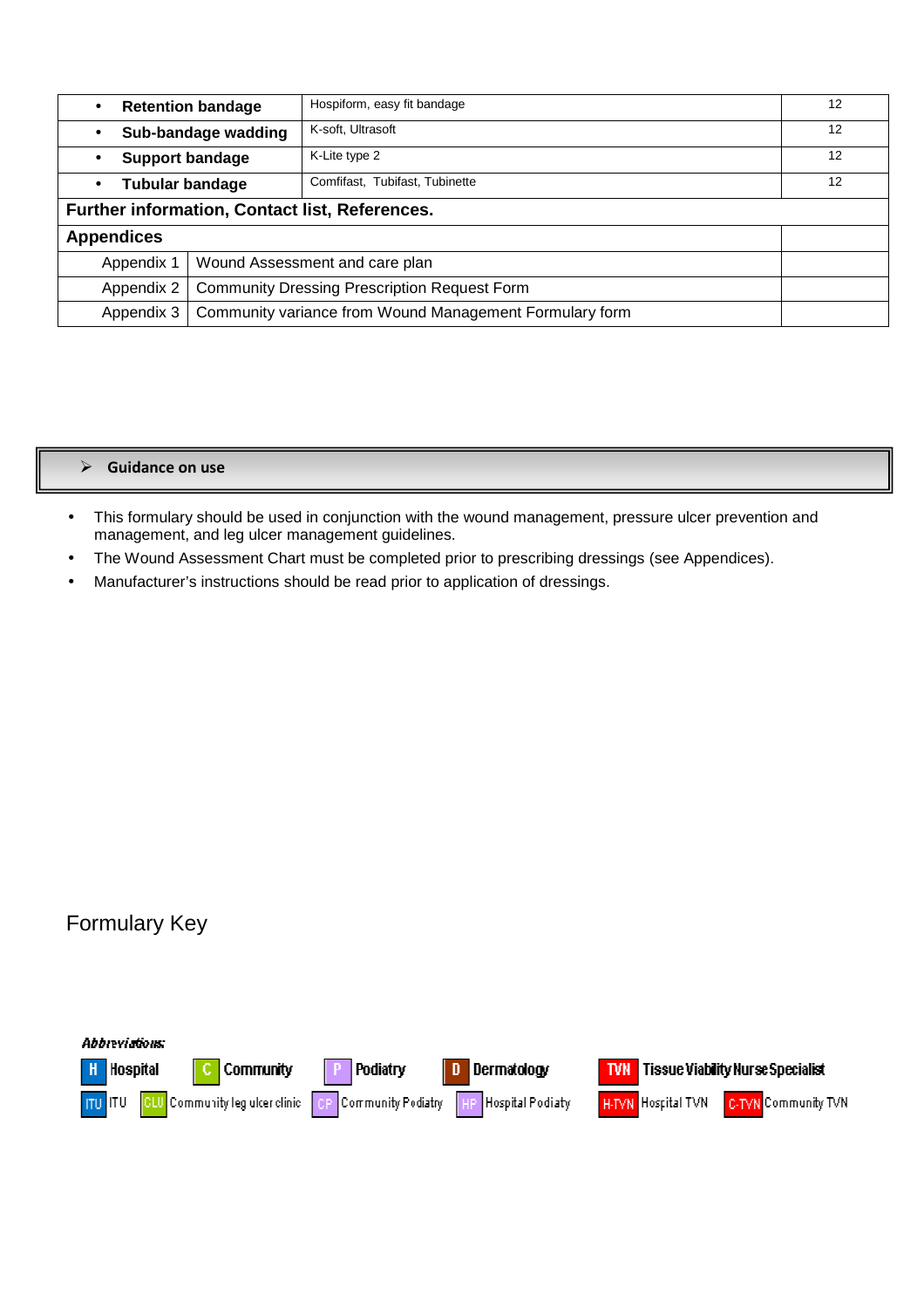| <b>1. MODERN DRESSINGS</b>   |                                      |                 |                                 |                                     |                                                                              |  |  |  |  |
|------------------------------|--------------------------------------|-----------------|---------------------------------|-------------------------------------|------------------------------------------------------------------------------|--|--|--|--|
| <b>Product Type</b>          | <b>Formulary</b><br><b>Dressings</b> | <b>Sizes</b>    | <b>Prices per</b><br>sheet/unit | <b>Available for</b>                | <b>Comment</b>                                                               |  |  |  |  |
| <b>Absorbent dressing</b>    |                                      |                 |                                 |                                     |                                                                              |  |  |  |  |
| • Low to Moderate<br>exuding | Mepore                               | $7 \times 8$ cm | £0.10 - £0.2<br>£0.11 - £0.13   | н<br>C.                             | Absorbent low-adherent<br>viscose pad with a soft,<br>elastic nonwoven       |  |  |  |  |
|                              |                                      | 10 x 11 cm      | $£0.20 - £0.30$<br>£0.22 -0.26  | н<br>C                              | polyester fabric backing.<br>Self-adhesive.                                  |  |  |  |  |
|                              |                                      | 11 x 15cm       | $£0.35 - £0.45$<br>£0.36 -£0.43 | н<br>$\mathbf{C}$                   | Obtain via PECOS                                                             |  |  |  |  |
|                              |                                      | 9 x 20cm        | £0.45 - £0.55<br>£0.44 - £0.52  | н<br>c                              |                                                                              |  |  |  |  |
|                              | CosmoporE                            | 5 x 7.2cm       | $£0.10 - £0.20$                 | н                                   |                                                                              |  |  |  |  |
|                              |                                      | 8 x 10cmcm      | $£0.15 - £30$                   | н                                   |                                                                              |  |  |  |  |
|                              |                                      | 10 x 20cm       | £0.45 - £0.60                   | н                                   |                                                                              |  |  |  |  |
|                              |                                      | 10 x 25cm       | £0.50 - £0.70                   |                                     |                                                                              |  |  |  |  |
|                              |                                      | 10 x 35cm       | $£0.70 - £1.00$                 | н                                   |                                                                              |  |  |  |  |
|                              | Clearpore                            | $6 \times 7$ cm | £0.12                           | н                                   | Absorbent low-adherent<br>wound pad with                                     |  |  |  |  |
|                              |                                      | 6 x 10cm        | £0.15                           | н                                   | transparent water-proof                                                      |  |  |  |  |
|                              |                                      | 10 x10cm        | £0.20                           | н                                   | film with adhesive.<br>For Post-Operative Use                                |  |  |  |  |
|                              |                                      | 10 x15cm        | £0.36                           | н                                   | Only. Do not remove for<br>first 72 hours.                                   |  |  |  |  |
|                              |                                      | 10 x 20cm       | £0.40                           | н                                   |                                                                              |  |  |  |  |
|                              |                                      | 10 x 25cm       | £0.65                           | н                                   |                                                                              |  |  |  |  |
|                              | Melolin                              | $5 \times 5$ cm | £0.15 - £0.25                   | P                                   | Absorbent cotton/polyester<br>fibre pad bonded to a thin                     |  |  |  |  |
|                              |                                      | 10 x10cm        | $£0.25 - £0.35$                 | P                                   | perforated low adherent<br>polyester film.                                   |  |  |  |  |
| • Moderate<br>exuding        | Zetuvit plus<br>(Sterile)            | 10 x10cm        | £0.20 - £0.30                   | $\mathbf c$<br>D<br><b>TVN</b>      | Absorbent cellulose fluff<br>pad with fluid-repellent<br>backing.            |  |  |  |  |
|                              |                                      | 10 x 20cm       | $£0.25 - £0.35$                 | <b>TVN</b><br>$\mathbf c$<br>D<br>P |                                                                              |  |  |  |  |
| • Highly exuding             | KerraMax Care                        | $5 \times 5$ cm | $1.01 - 1.05$                   | н<br>$\mathbf c$<br><b>TVN</b><br>P | Polyacrylate absorbent<br>sheet contained within a                           |  |  |  |  |
|                              |                                      | 10 x 10cm       | £1.10 - £1.30                   | н<br>$\mathbf c$<br><b>TVN</b><br>Р | soft nonwoven outer layer.                                                   |  |  |  |  |
|                              |                                      | 10 x 22cm       | £1.59 - £1.70                   | н<br><b>TVN</b><br>c<br>P           | Absorbs and locks away<br>large exudate even under                           |  |  |  |  |
|                              |                                      | 20 x 22cm       | £2.81 - £3.00                   | н<br><b>TVN</b><br>C<br>P           | mild to moderate<br>compression.                                             |  |  |  |  |
|                              |                                      | 30 x 20cm       | £2.89 - £3.42                   | н<br><b>TVN</b><br>C.<br>P          |                                                                              |  |  |  |  |
|                              | KerraMax Care                        | 16 x 16cm       | £4.36-£5.00                     |                                     | Soft, non-woven outer<br>contact layer with                                  |  |  |  |  |
|                              | Border                               | 26 x 26cm       | £9.91 - £10.00                  | <b>TVN</b><br><b>TVN</b>            | superabsorbent core to<br>lock in exudate, bacteria                          |  |  |  |  |
|                              |                                      | 16 x 26cm       | £6.89 - £7.63                   | <b>TVN</b>                          | and MMP'S. Secured with<br>outer foam layer with<br>acrylic adhesive border. |  |  |  |  |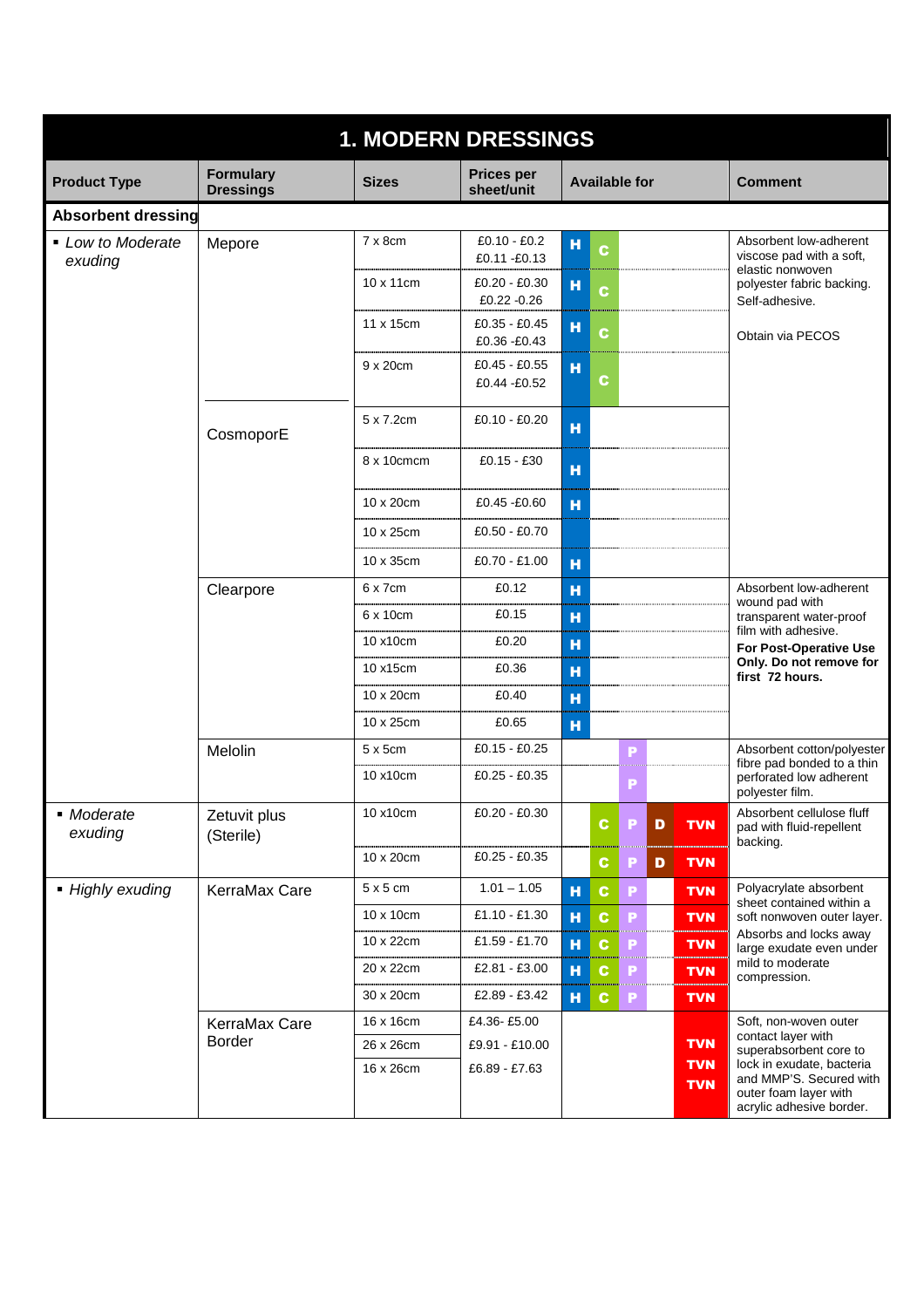| <b>Product Type</b>                | <b>Formulary</b><br><b>Dressings</b>                                                                               | <b>Sizes</b>      | <b>Prices per</b><br>sheet/unit | <b>Available for</b> |              |           |              |            | <b>Comment</b>                                                                                                         |
|------------------------------------|--------------------------------------------------------------------------------------------------------------------|-------------------|---------------------------------|----------------------|--------------|-----------|--------------|------------|------------------------------------------------------------------------------------------------------------------------|
| <b>Gelling Fibre</b>               | For moderate to heavily exuding wounds. Absorb exudate forming a moist, warm, protein-rich gel over the wound bed. |                   |                                 |                      |              |           |              |            |                                                                                                                        |
| <b>Dressing</b>                    |                                                                                                                    | $5 \times 5$ cm   | $£0.60 - £0.63$                 | н                    | C.           |           | D            | <b>TVN</b> | Gelling fibre dressing                                                                                                 |
|                                    | KerraCel                                                                                                           | 10 x10cm          | £1.43 - £1.49                   | н                    | C            | P         | D            | <b>TVN</b> | made from<br>Carboxymethyl cellulose                                                                                   |
|                                    |                                                                                                                    | 15 x 15 cm        | £2.69 - £2.80                   | н                    | C.           | P         | D            | <b>TVN</b> | (CMC)<br>Moderately to heavily                                                                                         |
|                                    | KerraCel Ribbon                                                                                                    | 2.5 x 45cm        | £1.90 £1.98                     | н                    | C.           | Е         | D            | <b>TVN</b> | exuding wounds.                                                                                                        |
|                                    | <b>Activheal Aquafibre</b>                                                                                         | $5 \times 5$ cm   | $£0.75 - £1.05$                 | H                    |              | P         |              | <b>TVN</b> | When in contact with<br>exudate will remain                                                                            |
|                                    |                                                                                                                    | 10 x10cm          | £1.80 -£1.90                    |                      | $\mathbf c$  |           |              | <b>TVN</b> | formed and solid. Ideal<br>for use between toes.                                                                       |
| <b>Capillary action</b>            | Absorbent non-adherent dressing with wicking effect – for infected or heavily exuding wounds.                      |                   |                                 |                      |              |           |              |            |                                                                                                                        |
|                                    | Contraindication: Do not use if risk of arterial bleeds, heavily bleeding wounds, vascular, fungating tumours.     |                   |                                 |                      |              |           |              |            |                                                                                                                        |
|                                    | Vacutex                                                                                                            | $5 \times 5$ cm   | £0.95 -£0.99                    | н                    | C            | P         |              | <b>TVN</b> | Change every 3 <sup>rd</sup> day, to<br>minimise risk of                                                               |
|                                    |                                                                                                                    | 10 x10cm          | $£1.69 - £2.00$                 | н                    | C.           | P         |              | <b>TVN</b> | adherence.                                                                                                             |
| Films -<br><b>Vapour Permeable</b> | organisms. Maintain a moist environment for healing wounds.                                                        |                   |                                 |                      |              |           |              |            | Thin polyurethane adhesive dressing that is permeable to water vapour and oxygen, but impermeable to water, and micro- |
|                                    | ClearFilm                                                                                                          | 6 x 7cm           | $£0.25 - £0.45$                 | н                    | $\mathbf{C}$ | <b>HP</b> |              | <b>TVN</b> | Transparent adhesive<br>film dressing.                                                                                 |
|                                    |                                                                                                                    | 12 x 12cm         | $£0.62 -$                       | н                    | C.           | <b>HP</b> |              | <b>TVN</b> |                                                                                                                        |
|                                    |                                                                                                                    | 15 x 20cm         | £1.15 $-E2.85$                  | н                    |              |           |              | <b>TVN</b> |                                                                                                                        |
|                                    |                                                                                                                    | 20 x 30cm         | £1.95                           | H                    |              |           |              | <b>TVN</b> |                                                                                                                        |
|                                    | ClearFilm IV                                                                                                       | $7 \times 9$ cm   | £0.36 - £0.75                   | н                    | $\mathbf c$  |           |              |            | Secure and protects IV<br>cannula.                                                                                     |
|                                    |                                                                                                                    | 10 x12cm          | £1.00                           | н                    | $\mathbf{c}$ |           |              |            |                                                                                                                        |
|                                    |                                                                                                                    | 10 x15cm          | $£1.40 -$                       | H                    | C.           |           |              |            |                                                                                                                        |
|                                    | Opsite spray                                                                                                       | 100ml             | £5.80 - £6.30                   | н                    |              | P         |              |            | To protect dry minor<br>surgical or surface<br>wounds.                                                                 |
| <b>Foams</b>                       | and sizes (available as adhesive or non-adhesive).                                                                 |                   |                                 |                      |              |           |              |            | For moderate to heavy exuding wounds. Absorb exudate and allow moisture evaporation. Presented in a variety of shapes  |
|                                    | Mepilex                                                                                                            | 5x5cm             | $£1.20 - £1.50$                 | н                    |              | P         |              | <b>TVN</b> | Non-adhesive foam with<br>soft silicone contact layer                                                                  |
|                                    | <b>Mepilex Lite</b>                                                                                                | $6 \times 8.5$ cm | £1.80 - £2.00                   | н                    | $\mathbf{c}$ | P         | D            | <b>TVN</b> | Non-adhesive foam with<br>soft silicone contact layer                                                                  |
|                                    |                                                                                                                    | 10 x 10cm         | £2.15 - £2.50                   | н                    | C.           | P         | D            | <b>TVN</b> | Use on no/low exuding                                                                                                  |
|                                    |                                                                                                                    | 15 x 15cm         | £4.20 - £4.50                   | н                    | C.           | Р         | D            | <b>TVN</b> | wounds                                                                                                                 |
|                                    | Mepilex border                                                                                                     | 7 x 7.5cm         | £1.20 - £1.70                   | н                    | C.           | Р         | D            | <b>TVN</b> | Bordered foam dressing<br>consisting soft silicone.                                                                    |
|                                    |                                                                                                                    | 10 x 10.5cm       | $£1.90 - £2.30$                 | H                    | C.           | Р         | D            | <b>TVN</b> | Use on Moderate<br>exuding wounds.                                                                                     |
|                                    |                                                                                                                    | 10 x 20cm         | $£3.40 - £4.00$                 | н                    | $\mathbf c$  | P         | D            | <b>TVN</b> |                                                                                                                        |
|                                    |                                                                                                                    | 10 x 30cm         | £4.25 - £4.75                   | H                    | C.           | P         | D            | <b>TVN</b> |                                                                                                                        |
|                                    |                                                                                                                    | 10 x12.5cm        | £2.70 - £3.00                   | н                    | $\mathbf c$  | Р         | D            | <b>TVN</b> |                                                                                                                        |
|                                    |                                                                                                                    | 15 x 17.5cm       | £4.00 - £4.50                   | н                    | $\mathbf{C}$ | P         | D            | <b>TVN</b> |                                                                                                                        |
|                                    | Advazorb Heel                                                                                                      | 17x21cm           | £4.75 - £5.00                   | H                    | $\mathbf{c}$ | P         | $\mathbf{D}$ | <b>TVN</b> | Not a pressure reducing                                                                                                |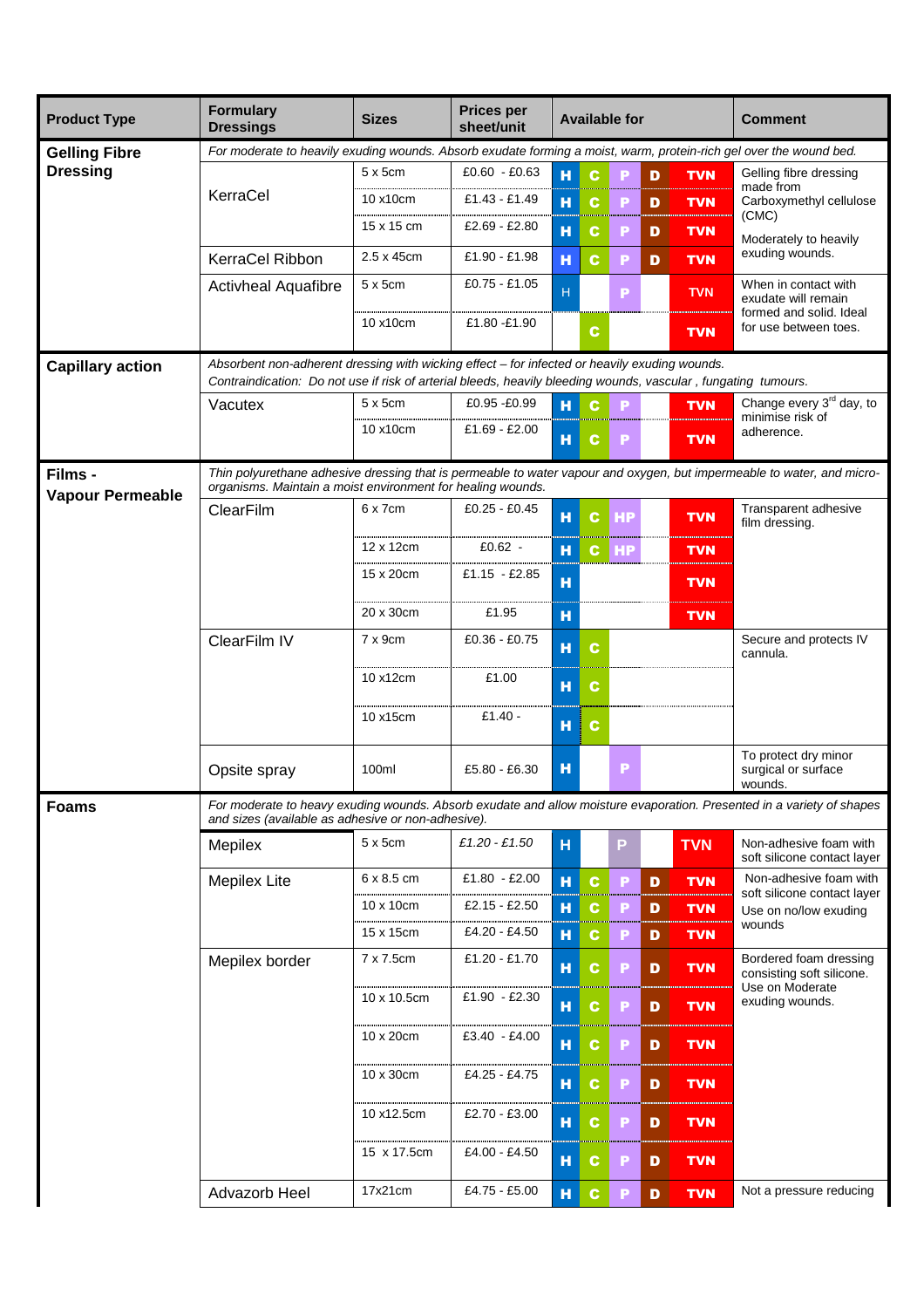| <b>Product Type</b> | <b>Formulary</b><br><b>Dressings</b>                                                                                                                                                                                                                                                                                                                                                                                           | <b>Sizes</b>                 | <b>Prices per</b><br>sheet/unit | <b>Available for</b> |   |                 | <b>Comment</b>                                                                                      |
|---------------------|--------------------------------------------------------------------------------------------------------------------------------------------------------------------------------------------------------------------------------------------------------------------------------------------------------------------------------------------------------------------------------------------------------------------------------|------------------------------|---------------------------------|----------------------|---|-----------------|-----------------------------------------------------------------------------------------------------|
|                     |                                                                                                                                                                                                                                                                                                                                                                                                                                |                              |                                 |                      |   |                 | device.                                                                                             |
|                     | Mepilex heel<br>border                                                                                                                                                                                                                                                                                                                                                                                                         | 18.5x 24cm                   | £6.63                           | н                    |   | <b>TVN</b>      | Bordered foam dressing<br>consisting of silicone<br>heel shape.                                     |
|                     | Tegaderm Foam<br>Adhesive                                                                                                                                                                                                                                                                                                                                                                                                      | 10 x 11cm<br>oval            | £2.35 - £2.85                   | н<br>C               |   | <b>TVN</b>      | Can be used where<br>there are fixation<br>problems, i.e. due to                                    |
|                     |                                                                                                                                                                                                                                                                                                                                                                                                                                | $14.3 \times$<br>15.6cm oval | £4.15 - £4.65                   | H<br>C               |   | <b>TVN</b>      | incontinence.                                                                                       |
| Honey <sup>5</sup>  | For non-healing colonised wounds to reduce the bacterial bioburden and biofilms.<br>Contra-indication: Known allergy to bee venom, wounds with active blood loss.<br>Monitor: Blood sugar levels in patients with diabetes.<br>Discuss with TVN prior to commencement.                                                                                                                                                         |                              |                                 |                      |   |                 |                                                                                                     |
|                     | <b>Activon Tulle</b>                                                                                                                                                                                                                                                                                                                                                                                                           | 5 x 5cm                      | $£1.80 - £2.30$                 | $\mathbf H$<br>C     | P | D<br><b>TVN</b> | Knitted viscose mesh                                                                                |
|                     |                                                                                                                                                                                                                                                                                                                                                                                                                                | 10 x 10cm                    | £3.00 - £3.50                   | н<br>C               | E | D<br><b>TVN</b> | dressing.                                                                                           |
|                     | <b>Algivon Plus</b>                                                                                                                                                                                                                                                                                                                                                                                                            | $5 \times 5$ cm              | £1.96-£2.09                     | н<br>C.              | P | <b>TVN</b>      | A non-adherent alginate                                                                             |
|                     |                                                                                                                                                                                                                                                                                                                                                                                                                                | 10 x10cm                     | £3.30-£3.57                     | н<br>c               | P | <b>TVN</b>      | dressing impregnated<br>with honey. Useful if a<br>more absorbent honey<br>dressing is needed.      |
|                     | <b>Algivon Plus</b><br>Ribbon                                                                                                                                                                                                                                                                                                                                                                                                  | 2.5 x 20cm                   | £3.30 - £3.70                   | C                    |   | <b>TVN</b>      | For ulcer cavity                                                                                    |
|                     | Actilite                                                                                                                                                                                                                                                                                                                                                                                                                       | 5 x 5cm                      | £0.55 - £0.80                   | н<br>C.              | P | <b>TVN</b>      | Contains less honey.<br>Useful if patients                                                          |
|                     |                                                                                                                                                                                                                                                                                                                                                                                                                                | 10 x 10 cm                   | $£0.95 - £1.35$                 | н<br>C.              | P | D<br><b>TVN</b> | complain of a stinging /                                                                            |
|                     |                                                                                                                                                                                                                                                                                                                                                                                                                                | 10 x 20cm                    | £1.85 - £2.35                   | н<br>C               | P | D<br><b>TVN</b> | drawing discomfort on<br>the use of honey.<br>Recommended for use<br>under compression              |
|                     | Activon tube                                                                                                                                                                                                                                                                                                                                                                                                                   | 25g                          | $£2.00 - £2.50$                 | н<br>$\mathbf{c}$    |   | <b>TVN</b>      | For ulcer cavity.                                                                                   |
| Hydrocolloid        | For use on granulating and epithelialising tissue, and for rehydrating necrotic or dry sloughy wounds.<br>Occlusive dressings that provide a moist wound healing environment that facilitates the autolysis of dead tissue and<br>promotes the formation of granulation and epithelial tissue.<br>Caution: Use with caution in diabetic patient as can increase the risk of anaerobic infection.<br><b>Hydrocoll Thin Film</b> | 7.5 x 7.5cm                  | $£0.65 - £0.95$                 | C                    |   | D<br><b>TVN</b> | Do not use if an                                                                                    |
|                     |                                                                                                                                                                                                                                                                                                                                                                                                                                | 10 x 10cm                    | $£1.10 - £1.60$                 | н                    |   |                 | anaerobic infection is                                                                              |
|                     |                                                                                                                                                                                                                                                                                                                                                                                                                                |                              |                                 | н                    |   | <b>TVN</b><br>D | suspected.                                                                                          |
|                     | 3M Tegaderm<br>Hydrocolloid Thin<br>(TVN only)                                                                                                                                                                                                                                                                                                                                                                                 | 10 x 12cm<br>(Oval)          | £1.50 - £2.00                   |                      |   | <b>TVN</b>      |                                                                                                     |
|                     | ActivHeal<br>Hydrocolloid foam<br><b>Backed</b>                                                                                                                                                                                                                                                                                                                                                                                | 5 x 7.5cm                    | £0.95 - £1.35                   | H                    |   |                 | To prevent pressure sore<br>on nose bridge while on<br>NIV mask.                                    |
| Hydrogel            | For dry necrotic or sloughy wounds, absorbing limited amounts of exudate. Contain large proportion of water (up to 96%).<br>Promote autolytic debridement. Provide cooling & soothing effect to reduce pain. Secondary dressing is always required.                                                                                                                                                                            |                              |                                 |                      |   |                 |                                                                                                     |
|                     | Nu-Gel                                                                                                                                                                                                                                                                                                                                                                                                                         | 15g                          | £2.10 - £2.60                   | н<br>C               | Р | <b>TVN</b><br>D | Contains alginate and<br>suitable where there is a<br>risk of maceration on the<br>peri-wound area. |
|                     | KerraLite Cool                                                                                                                                                                                                                                                                                                                                                                                                                 | $6 \times 6$ cm              | £1.76 - £1.91                   | н                    |   | <b>TVN</b>      | Non adhesive dressing<br>for painful superficial<br>wounds.                                         |
|                     |                                                                                                                                                                                                                                                                                                                                                                                                                                | 12 x 8.5cm                   | £2.59 - £2.80                   | н                    |   | <b>TVN</b>      |                                                                                                     |
|                     |                                                                                                                                                                                                                                                                                                                                                                                                                                | 18 x12.5cm                   | £3.74 - £4.05                   | н                    |   | <b>TVN</b>      |                                                                                                     |
| lodine <sup>5</sup> | For non-healing colonised wounds to reduce the bacterial bioburden and biofilms.<br>Contraindicated: Thyroid disorders, pregnancy, breast feeding or on lithium.<br>Discuss with TVN prior to commencement. Duration of treatment should not exceed 3 months.                                                                                                                                                                  |                              |                                 |                      |   |                 |                                                                                                     |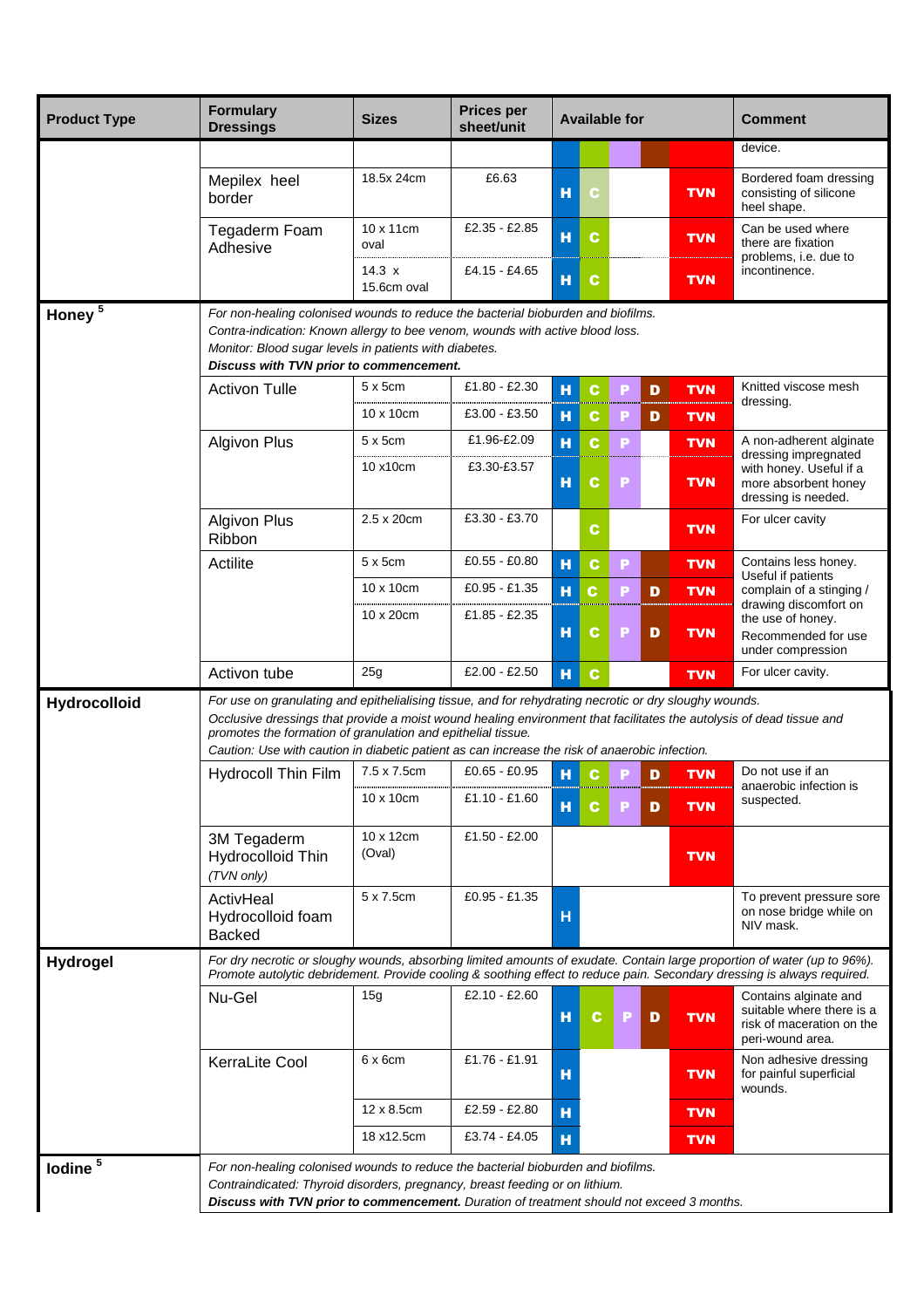| <b>Product Type</b>                 | <b>Formulary</b><br><b>Dressings</b>                                                                                                                                                                                                                                                                                                                | <b>Sizes</b>                            | <b>Prices per</b><br>sheet/unit                                      |                  |                     | <b>Available for</b> |                  |                                                      | <b>Comment</b>                                                                                                                                                                                                                                   |
|-------------------------------------|-----------------------------------------------------------------------------------------------------------------------------------------------------------------------------------------------------------------------------------------------------------------------------------------------------------------------------------------------------|-----------------------------------------|----------------------------------------------------------------------|------------------|---------------------|----------------------|------------------|------------------------------------------------------|--------------------------------------------------------------------------------------------------------------------------------------------------------------------------------------------------------------------------------------------------|
|                                     | Povitulle                                                                                                                                                                                                                                                                                                                                           | 5 x 5cm                                 | £0.30 - £0.40                                                        | н                | C.                  | Р                    | D                | <b>TVN</b>                                           | Low adherent viscous<br>dressing impregnated with<br>10% povidone iodine                                                                                                                                                                         |
|                                     |                                                                                                                                                                                                                                                                                                                                                     | $9.5 \times 9.5$ cm                     | $£0.50 - £0.70$                                                      | н                | C                   | Р                    | D                | <b>TVN</b>                                           | paste.<br>Suitable for superficial,<br>low exudate wounds.<br>Colour change indicates<br>need for dressing<br>change.                                                                                                                            |
|                                     | lodoflex paste                                                                                                                                                                                                                                                                                                                                      | 5g                                      | £3.85 - £4.35                                                        |                  |                     |                      |                  | <b>TVN</b>                                           | lodine released in<br>proportion to volume of<br>exudate absorbed.<br>Should not be used on<br>dry necrotic tissue. Do<br>not use more than 50g in<br>any one single<br>application.<br>Review with TVN if > two<br>weeks treatment<br>required. |
|                                     | Betadine 2.5% dry<br>powder spray                                                                                                                                                                                                                                                                                                                   | 100 <sub>g</sub>                        | £3.80 - £4.30                                                        | $\mathbf H$      |                     | P                    | D                | <b>H-TVN</b>                                         | For post-operative use.                                                                                                                                                                                                                          |
| Larvae Therapy <sup>6</sup>         | To debride sloughy, infected or necrotic wounds.<br>wounds that communicate with body cavities - as larvae will be difficult to remove.<br>Store between 8-10°C if not used immediately. Used within 8 hours of delivery. For TVN use only.                                                                                                         |                                         |                                                                      |                  |                     |                      |                  |                                                      | Contraindication / Caution: Active bleeding or risk of bleeding, fungating wounds, arterial wound which are already painful,                                                                                                                     |
|                                     | LarvE Free Range<br>• Larvae applied direct<br>to wound and retained<br>within a special<br>dressing system.                                                                                                                                                                                                                                        | Number of<br>pots required.             | £150 - £200                                                          | н                |                     | НP                   |                  | <b>TVN</b>                                           | To be left in place for 3<br>days.                                                                                                                                                                                                               |
|                                     | BioMonde BioBag<br>• Larvae supplied within<br>a net dressing that<br>facilitates removal<br>and disposal of<br>larvae.                                                                                                                                                                                                                             | Various sizes<br>of BioBag.             | t<br>£200 - £300                                                     | н                |                     | P                    |                  | <b>TVN</b>                                           | To be left in place for 5<br>days.                                                                                                                                                                                                               |
| Low adherence                       | For dry or lightly exuding wounds. Prevent adherence of dressing to wound bed tissue, reducing trauma on removal. The<br>dressing of choice for use under compression bandaging for patients with venous leg ulceration.                                                                                                                            |                                         |                                                                      |                  |                     |                      |                  |                                                      |                                                                                                                                                                                                                                                  |
| ■ Atraumatic                        | Atrauman                                                                                                                                                                                                                                                                                                                                            | 5x5cm<br>7.5x10cm<br>10x20cm<br>20x30cm | £0.25 - £0.35<br>$£0.25 - £0.25$<br>£0.60 - £0.90<br>$£1.60 - £2.10$ | н<br>н<br>н<br>н | C.<br>C.<br>C.<br>c | Р<br>P<br>P<br>P     | D<br>D<br>D<br>D | <b>TVN</b><br><b>TVN</b><br><b>TVN</b><br><b>TVN</b> | Impregnated with neutral<br>triglycerides to prevent<br>drying out.<br>Can be used for skin tears.                                                                                                                                               |
| • Silicone                          | <b>Silflex</b>                                                                                                                                                                                                                                                                                                                                      | 5x7cm                                   | $£1.10 - £1.60$                                                      | н                | C.                  | Р                    | D                | <b>TVN</b>                                           | Particularly useful for                                                                                                                                                                                                                          |
|                                     |                                                                                                                                                                                                                                                                                                                                                     | 8x10cm<br>12x15cm                       | $£2.25 - £2.75$<br>£4.55 - £5.05                                     | н<br>н           | C.<br>c             | P<br>P               | D<br>D           | <b>TVN</b><br><b>TVN</b>                             | painful wounds and in<br>children.<br>Can be left for up to 7<br>days                                                                                                                                                                            |
|                                     |                                                                                                                                                                                                                                                                                                                                                     | 20x30cm<br>35x60cm                      | £11.80 - £12.80<br>£39.00 - £42.00                                   | н<br>н           | C.<br>C.            |                      | D<br>D           | <b>TVN</b><br><b>TVN</b>                             |                                                                                                                                                                                                                                                  |
| <b>Negative pressure</b><br>therapy | Non-invasive therapy that uses a vacuum pump to create a localised negative pressure over the wound surface to<br>promote healing by: reducing localised oedema, increase localised blood flow, enhance epithelial migration, reduce<br>bacterial colonisation and promote formation of granulation tissue. Discuss with TVN prior to commencement. |                                         |                                                                      |                  |                     |                      |                  |                                                      |                                                                                                                                                                                                                                                  |
| $\bullet$ VAC                       | Granufoam                                                                                                                                                                                                                                                                                                                                           | Small                                   | <b>PECOS</b>                                                         | н                |                     |                      |                  | <b>H-TVN</b>                                         | Stored centrally                                                                                                                                                                                                                                 |
|                                     | dressing pack                                                                                                                                                                                                                                                                                                                                       | Medium                                  | <b>PECOS</b>                                                         | н                |                     |                      |                  | <b>H-TVN</b>                                         |                                                                                                                                                                                                                                                  |
|                                     |                                                                                                                                                                                                                                                                                                                                                     | Large                                   | PECOS                                                                | н                |                     |                      |                  | <b>H-TVN</b>                                         |                                                                                                                                                                                                                                                  |
|                                     |                                                                                                                                                                                                                                                                                                                                                     | X-Large                                 | <b>PECOS</b>                                                         | н                |                     |                      |                  | <b>H-TVN</b>                                         |                                                                                                                                                                                                                                                  |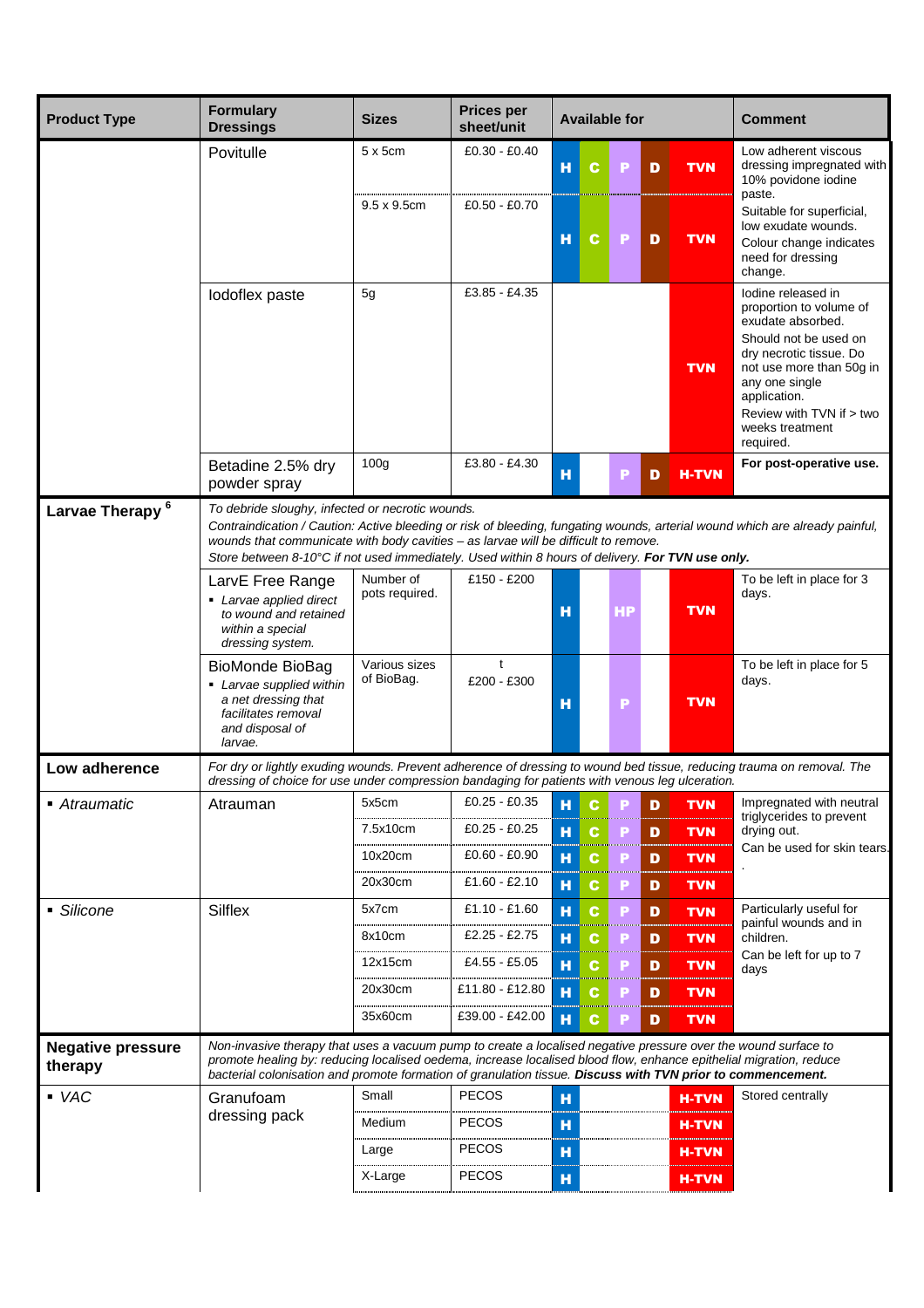| <b>Product Type</b>                                | <b>Formulary</b><br><b>Dressings</b>                                                                                                                                                                                                                                                                                                                                     | <b>Sizes</b>             | <b>Prices per</b><br>sheet/unit | <b>Available for</b> |           |   |                                          | <b>Comment</b>                                                                                                                                                        |
|----------------------------------------------------|--------------------------------------------------------------------------------------------------------------------------------------------------------------------------------------------------------------------------------------------------------------------------------------------------------------------------------------------------------------------------|--------------------------|---------------------------------|----------------------|-----------|---|------------------------------------------|-----------------------------------------------------------------------------------------------------------------------------------------------------------------------|
|                                                    |                                                                                                                                                                                                                                                                                                                                                                          | Abdominal                | <b>PECOS</b>                    | н                    |           |   | <b>H-TVN</b>                             | Abdominal dressing<br>stored and ordered by<br>theatres.                                                                                                              |
|                                                    | Canister                                                                                                                                                                                                                                                                                                                                                                 | <b>InfoVAC</b>           | <b>PECOS</b>                    | н                    |           |   |                                          | Stored centrally                                                                                                                                                      |
|                                                    |                                                                                                                                                                                                                                                                                                                                                                          | Activac                  | <b>PECOS</b>                    | н                    |           |   |                                          |                                                                                                                                                                       |
| • Renasys                                          | Renasys 'Go' Foam                                                                                                                                                                                                                                                                                                                                                        | Small<br>Medium<br>Large | <b>PECOS</b>                    | C                    |           |   | <b>C-TVN</b>                             | For Community use.<br>GP prescription / nurse<br>prescribers                                                                                                          |
|                                                    | Renasys 'Go' Gauze<br>kit                                                                                                                                                                                                                                                                                                                                                | Small<br>Medium<br>Large | <b>PECOS</b>                    | C                    |           |   | <b>C-TVN</b>                             | For Community use.<br>GP prescription / nurse<br>prescribers                                                                                                          |
|                                                    | Renasys 'Go'<br>canister                                                                                                                                                                                                                                                                                                                                                 | 300ml                    | <b>PECOS</b>                    | С                    |           |   | <b>C-TVN</b>                             | For Community use.<br>GP prescription / nurse<br>prescribers                                                                                                          |
| · PICO                                             |                                                                                                                                                                                                                                                                                                                                                                          | All sizes                | <b>PECOS</b>                    | н<br>C               |           |   | <b>C-TVN</b>                             | GP prescription / nurse<br>prescribers                                                                                                                                |
| <b>Odour absorbent</b>                             | For use on all types of malodorous wound. Activated charcoal acts as a filter that adsorbs volatile fatty acids responsible<br>for odour production. NB: Charcoal dressings lose their odour absorbency when wet.                                                                                                                                                        |                          |                                 |                      |           |   |                                          |                                                                                                                                                                       |
|                                                    | Clinisorb                                                                                                                                                                                                                                                                                                                                                                | 10 x10cm                 | £1.80 - £2.30                   | н<br>C               |           | D | <b>TVN</b>                               | Can be cut to shape, this<br>is a secondary dressing.                                                                                                                 |
|                                                    |                                                                                                                                                                                                                                                                                                                                                                          | 10 x20cm                 | £2.40 - £2.90                   | н<br>C.              |           | D | <b>TVN</b>                               |                                                                                                                                                                       |
| Overgranulation                                    | To flatten hypergranulation tissue to allow re-epithelialisation for wound healing.                                                                                                                                                                                                                                                                                      |                          |                                 |                      |           |   |                                          |                                                                                                                                                                       |
| • Hydrocortisone<br>cream 1%                       | Hydrocortisone<br>cream 1%                                                                                                                                                                                                                                                                                                                                               |                          | <b>OTC</b>                      | н<br>C.              | <b>HP</b> | D | <b>TVN</b>                               | 1 <sup>st</sup> line for<br>overgranulation.<br>Maximum of 14<br>application and review                                                                               |
| • Silver nitrate                                   | Silver nitrate 75%<br>caustic applicator                                                                                                                                                                                                                                                                                                                                 | 100 applicators          | £41.00 - £45.00                 | н                    | НP        |   | <b>H-TVN</b>                             | $2nd$ line for<br>overgranulation if<br>hydrocortisone 1% is<br>ineffective.<br>Will cause the wound<br>bed to discolour - grey,<br>and maybe painful for<br>patient. |
| Polyhexamethylene<br>biguanide (PHMB) <sup>5</sup> | For use on wounds with critical colonisation, static non-healing wounds, when biofilms are present which prevent healing.<br>Contains surfactant (betaine) and disinfectant (PHMB). To be used as a wound cleanser where sodium chloride is not<br>effective and to reduce the need for antibacterial preparation. For TVN use only. Only use for a maximum of 2 months. |                          |                                 |                      |           |   |                                          |                                                                                                                                                                       |
|                                                    | Prontosan wound                                                                                                                                                                                                                                                                                                                                                          | 50 <sub>g</sub>          | £11.80 - £12.30                 |                      |           |   | <b>TVN</b>                               | Thick, viscous gel. Used                                                                                                                                              |
|                                                    | gel X                                                                                                                                                                                                                                                                                                                                                                    | 250g                     | £30.00 - £33.00                 | <b>TVN</b>           |           |   | as primary product and<br>left in place. |                                                                                                                                                                       |
|                                                    | Prontosan irrigation<br>solution                                                                                                                                                                                                                                                                                                                                         | 350ml                    | £4.55 - £5.05                   |                      |           |   | <b>TVN</b>                               | Soak gauze in the<br>prontosan solution and<br>apply to the wound bed.<br>Leave for 10 minutes.                                                                       |
| Hydrotherapy                                       | Hydroclean Plus                                                                                                                                                                                                                                                                                                                                                          | 4 cm round               | £4.00 - £4.20                   |                      | Р         |   | <b>TVN</b>                               | Hydro responsive wound                                                                                                                                                |
|                                                    |                                                                                                                                                                                                                                                                                                                                                                          | 5.5 cm round             | £4.75 - £5.00                   |                      | P         |   | <b>TVN</b>                               | dressing that cleanses,<br>debrides and desloughs.                                                                                                                    |
|                                                    |                                                                                                                                                                                                                                                                                                                                                                          | 7.5 x 7.5cm              | £5.25 - ££5.50                  |                      | P         |   | <b>TVN</b>                               |                                                                                                                                                                       |
|                                                    |                                                                                                                                                                                                                                                                                                                                                                          | 10x10cm                  | £5.95 - £6.00                   |                      | P         |   | <b>TVN</b>                               |                                                                                                                                                                       |
|                                                    | Hydroclean plus                                                                                                                                                                                                                                                                                                                                                          | 4cm round                | £4.25 - £4.50                   |                      | Р         |   | <b>TVN</b>                               |                                                                                                                                                                       |
|                                                    | Cavity                                                                                                                                                                                                                                                                                                                                                                   | 7.5x7.5 cm               | £5.45 - £5.60                   |                      | P         |   | <b>TVN</b>                               |                                                                                                                                                                       |
| <b>Potassium</b>                                   | For use as a soak for exudative eczematous areas – mild antiseptic with astringent properties.<br>May stain or discolour the skin, surfaces and clothing. Smear Vaseline / soft yellow paraffin on nails to prevent staining.                                                                                                                                            |                          |                                 |                      |           |   |                                          |                                                                                                                                                                       |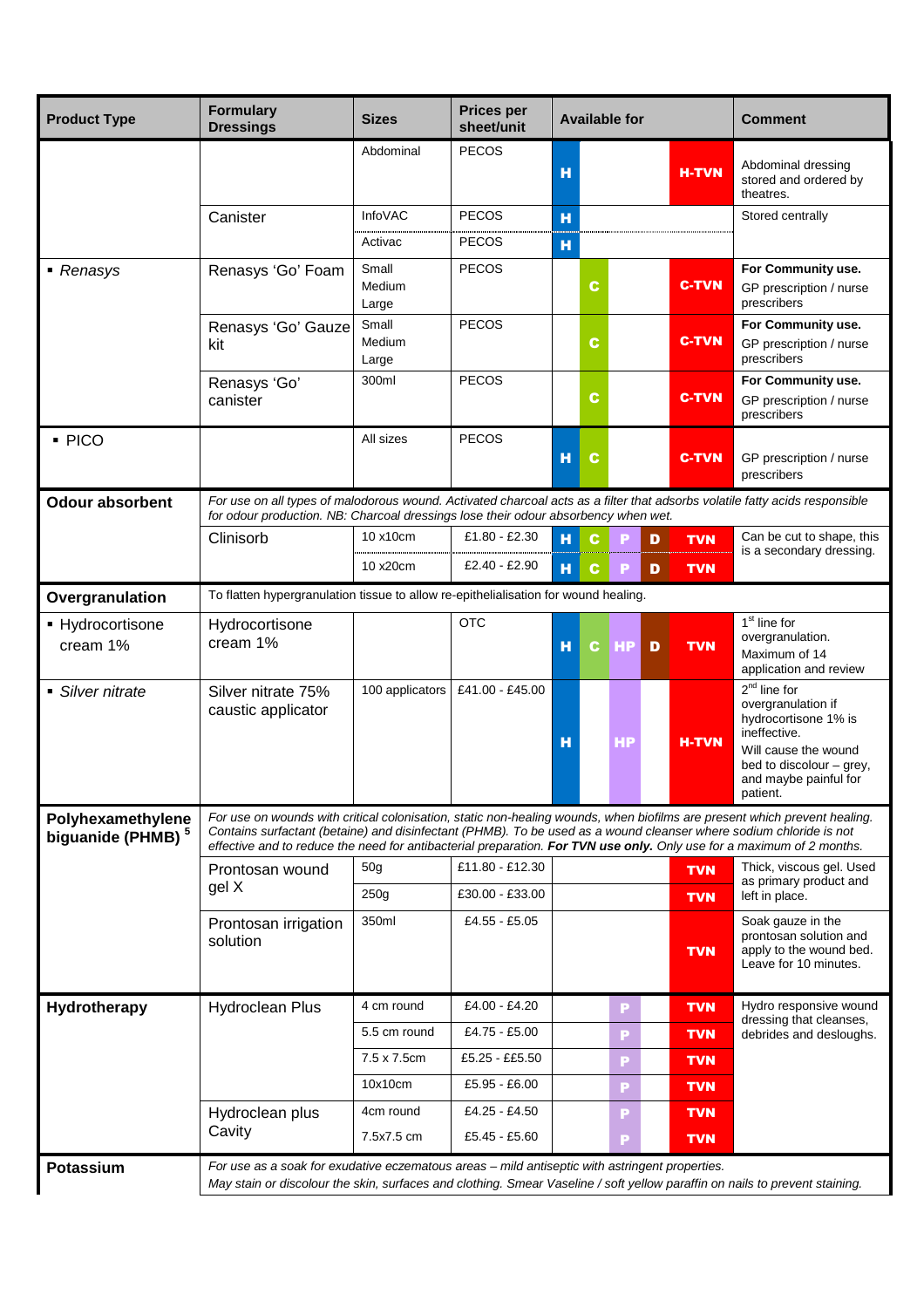| <b>Product Type</b>     |                 | <b>Formulary</b><br><b>Dressings</b>                                                                                                                                                                        | <b>Sizes</b>         | <b>Prices per</b><br>sheet/unit                                          | <b>Available for</b> |    |        | <b>Comment</b>                                            |                                                                                                                                                                                                       |  |  |
|-------------------------|-----------------|-------------------------------------------------------------------------------------------------------------------------------------------------------------------------------------------------------------|----------------------|--------------------------------------------------------------------------|----------------------|----|--------|-----------------------------------------------------------|-------------------------------------------------------------------------------------------------------------------------------------------------------------------------------------------------------|--|--|
| permanganate            |                 | Permitabs 400mg<br>tablets                                                                                                                                                                                  | 30 tablets           | £0.35 - £0.45                                                            | H                    | P  | D      | <b>H-TVN</b>                                              | To be used for 7<br>applications & reviewed.<br>Dilute 1 tablet to 4L with<br>warm water.<br>Immerse limb in solution<br>for 10 minutes.                                                              |  |  |
| <b>Scar Management</b>  |                 | For hypertrophic scars and keloids.                                                                                                                                                                         |                      |                                                                          |                      |    |        |                                                           |                                                                                                                                                                                                       |  |  |
|                         |                 | Mepiform                                                                                                                                                                                                    | 5X7cm<br>9x18cm      | £3.35 - £3.85<br>£13.20 - £14.20                                         |                      |    | D<br>D | <b>H-TVN</b><br><b>H-TVN</b>                              | Remove the dressing<br>once per day for<br>inspection and washing<br>of the skin. The dressing<br>can then be reapplied -<br>can be used for several<br>days (usually changed<br>every $3 - 7$ days). |  |  |
| Silver <sup>5</sup>     |                 | For the management of non-healing colonised wounds. Discussed with TVN prior to commencement.                                                                                                               |                      |                                                                          |                      |    |        |                                                           |                                                                                                                                                                                                       |  |  |
|                         |                 | Only to be used for 2 weeks then stopped and review. Review with TVN if more than two weeks treatment is required.                                                                                          | 10x10cm              | £3.10 - £3.60                                                            |                      |    |        | <b>TVN</b>                                                | Has a polyurethrane                                                                                                                                                                                   |  |  |
|                         |                 | Askina Calgitrol Ag                                                                                                                                                                                         | 15x15cm              | $£6.00 - £6.50$                                                          |                      | P  |        |                                                           | foam backing. To be<br>used on moderate to                                                                                                                                                            |  |  |
|                         |                 |                                                                                                                                                                                                             | 20x20cm              | £14.00 - £15.00                                                          |                      |    |        | <b>TVN</b><br><b>TVN</b>                                  | high exuding wounds.<br>Silver released for up to                                                                                                                                                     |  |  |
|                         |                 | Askina Calgitrol<br>Paste                                                                                                                                                                                   | 15 <sub>q</sub>      | £6.45 - £6.95                                                            |                      | P  |        | <b>TVN</b>                                                | 7 days.<br>For sinus or wound that<br>are tracking.                                                                                                                                                   |  |  |
|                         |                 | Aquacel AG ribbon                                                                                                                                                                                           | 1cmx45cm<br>2cmx45cm | £3.14<br>£4.80                                                           |                      | P  |        | <b>TVN</b>                                                | For cavity with moderate<br>exudate                                                                                                                                                                   |  |  |
|                         |                 | Sulfadiazine silver                                                                                                                                                                                         | 50 <sub>g</sub>      | £3.85 - £4.35                                                            | н                    |    |        | <b>TVN</b>                                                | For burns and areas<br>awkward to access.                                                                                                                                                             |  |  |
| <b>Skin Emollients</b>  |                 | All the listed skin emollients below contain paraffin. Patients and carer must be made aware of the risk of fire hazard -<br>avoid smoking and keep away from fire or flames when using these preparations. |                      |                                                                          |                      |    |        |                                                           |                                                                                                                                                                                                       |  |  |
| ■ Hospital              |                 | Cetraben cream                                                                                                                                                                                              | 50 <sub>q</sub>      | £1.40 - £1.90                                                            | н                    | НP | D      | <b>H-TVN</b>                                              | To moisturise and protect                                                                                                                                                                             |  |  |
|                         |                 |                                                                                                                                                                                                             |                      | £4.00 - £4.50                                                            | н                    | HP | D      | <b>H-TVN</b>                                              | dry or chapped skin.                                                                                                                                                                                  |  |  |
|                         |                 |                                                                                                                                                                                                             | 500 <sub>g</sub>     | $£6.00 - £6.50$                                                          | н                    | НP | D      | <b>H-TVN</b>                                              |                                                                                                                                                                                                       |  |  |
|                         |                 | <b>White Soft Paraffin</b><br>50% / Liquid Paraffin<br>50% ointment                                                                                                                                         | 500 <sub>g</sub>     | £2.75 - £3.25                                                            | н                    |    |        | <b>D</b>   H-TVN                                          | Continence management<br>and for moisturising.                                                                                                                                                        |  |  |
|                         |                 | Zeroderm ointment                                                                                                                                                                                           | 50 <sub>g</sub>      | Free Sample<br>order directly from<br>Thornton & Ross:<br>0148 484 2217) | H                    | HР | D      | <b>H-TVN</b>                                              | For dry skin conditions.<br>Substitute for Epaderm.                                                                                                                                                   |  |  |
|                         |                 |                                                                                                                                                                                                             | 125g                 | £2.40 - £2.90                                                            | н                    | НP | D      | <b>H-TVN</b>                                              |                                                                                                                                                                                                       |  |  |
|                         |                 |                                                                                                                                                                                                             | 500 <sub>g</sub>     | £4.10 - £4.60                                                            | н                    | НP | D      | <b>H-TVN</b>                                              |                                                                                                                                                                                                       |  |  |
|                         |                 | <b>Hydromol ointment</b>                                                                                                                                                                                    | 500g                 | £4.80 - £5.30                                                            |                      |    | D      |                                                           | For Dermatology use.                                                                                                                                                                                  |  |  |
| • Islington             |                 | Light or creamy- for mild dry skin                                                                                                                                                                          |                      | Rich cream- for moderate dry skin                                        |                      |    |        |                                                           | Greasy- for severe dry skin                                                                                                                                                                           |  |  |
|                         | $1st$ choice    | ZeroAQS<br>or<br>Cetomacrogol                                                                                                                                                                               |                      | Hydrous ointment                                                         | (oily cream)         |    |        |                                                           | Emulsifying ointment                                                                                                                                                                                  |  |  |
| (See local<br>quidance) | $2^{nd}$ choice | Zerocream                                                                                                                                                                                                   |                      |                                                                          | Doublebase           |    |        | White Soft Paraffin 50% /<br>Liquid Paraffin 50% ointment |                                                                                                                                                                                                       |  |  |
|                         | $3^{rd}$ choice | Ultrabase                                                                                                                                                                                                   |                      |                                                                          | Zeroguent            |    |        | Hydromol ointment                                         |                                                                                                                                                                                                       |  |  |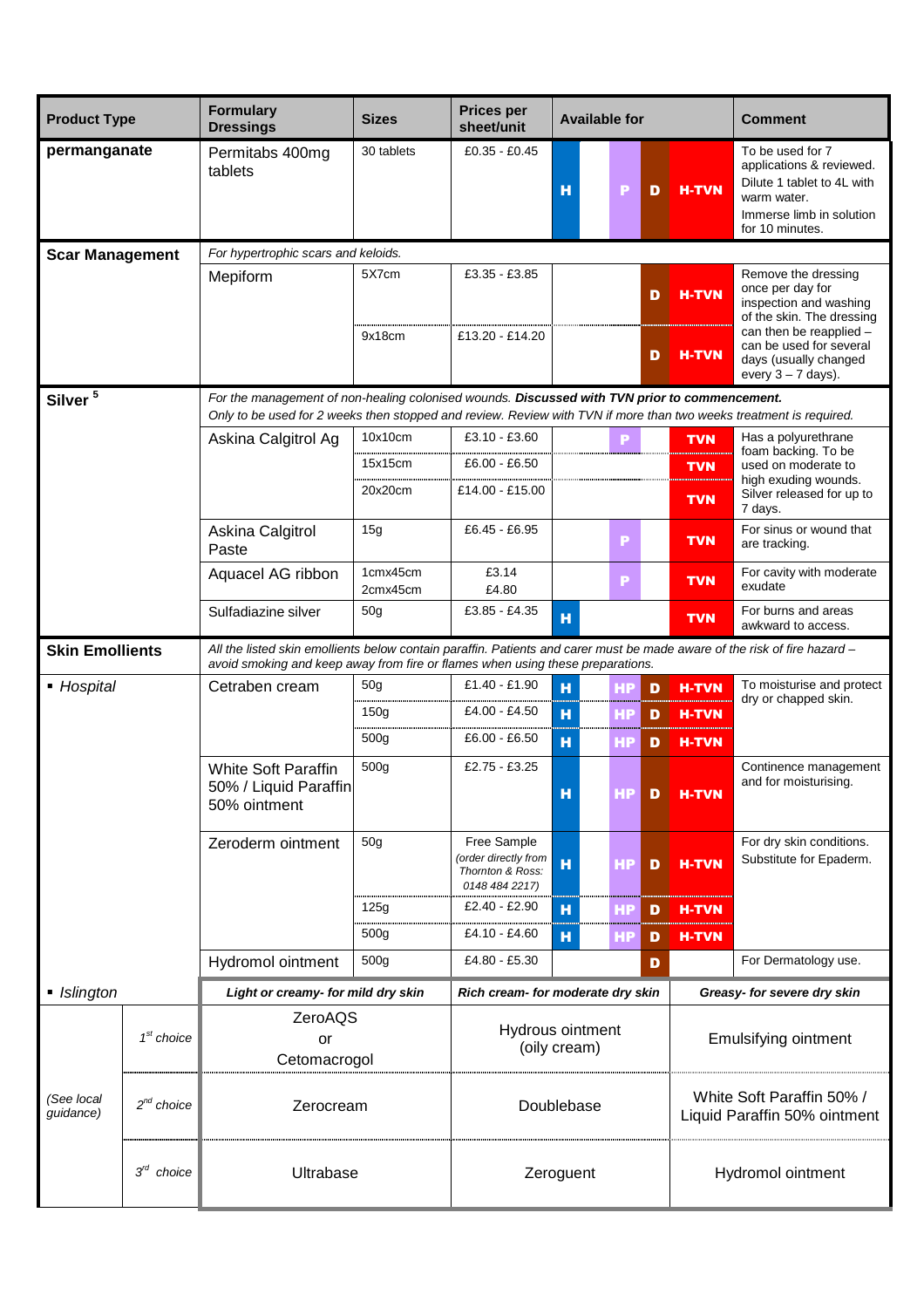| <b>Product Type</b>           |                                                  | <b>Formulary</b><br><b>Dressings</b>                                                                                                                                    | <b>Sizes</b>                                                                      | <b>Prices per</b><br>sheet/unit |                 |             | <b>Available for</b> |   |            | <b>Comment</b>                                                                                                                                                                            |
|-------------------------------|--------------------------------------------------|-------------------------------------------------------------------------------------------------------------------------------------------------------------------------|-----------------------------------------------------------------------------------|---------------------------------|-----------------|-------------|----------------------|---|------------|-------------------------------------------------------------------------------------------------------------------------------------------------------------------------------------------|
| • Haringey                    |                                                  | <b>Cream</b>                                                                                                                                                            |                                                                                   |                                 | <b>Ointment</b> |             |                      |   |            |                                                                                                                                                                                           |
|                               | $1st$ choice                                     | Aquamax, Epimax, Zerobase                                                                                                                                               | Emulsifying ointment<br>White Soft Paraffin 50% /<br>Liquid Paraffin 50% ointment | or                              |                 |             |                      |   |            |                                                                                                                                                                                           |
|                               | $2^{nd}$ choice                                  | Ultrabase                                                                                                                                                               |                                                                                   | Hydromol ointment               |                 |             |                      |   |            |                                                                                                                                                                                           |
| $\blacksquare$ All            |                                                  | Emollin spray                                                                                                                                                           | 150ml aerosol                                                                     | £3.90 - £4.40                   | н               | C.          |                      | D | <b>TVN</b> | For fragile, sensitive or                                                                                                                                                                 |
|                               |                                                  | (Liquid Paraffin 50% and<br>White Soft Paraffin 50%)                                                                                                                    | 240ml aerosol                                                                     | £6.25 - £6.75                   | $\mathbf H$     | C.          |                      | D | <b>TVN</b> | sore skin.                                                                                                                                                                                |
| Skin Protector <sup>8,9</sup> |                                                  | To protect the skin from moisture and urine associated with incontinence or wound exudate. Do NOT use under barrier<br>creams or lotions. Reapplication after 3 washes. |                                                                                   |                                 |                 |             |                      |   |            |                                                                                                                                                                                           |
|                               |                                                  | Sorbaderm Barrier<br>Cream                                                                                                                                              | 92g                                                                               | £7.20 - £7.70                   | н               | C           | P                    | D | <b>TVN</b> | For normal intact skin -<br>prevention.<br>Apply sparingly a small,<br>pea-sized amount.<br>Re-apply after every 3rd<br>incontinence episode or<br>wash.                                  |
|                               |                                                  | Sorbaderm No-<br><b>Sting Barrier Film</b><br>Foam Applicators                                                                                                          | $5 \times 1$ ml                                                                   | £4.45 - £4.95                   | н               | C           | P                    | D | <b>TVN</b> | For erythema or<br>moderate dermatitis with<br>no broken skin -<br>protection from further<br>damage.<br>Lasts for up to 72 hours.                                                        |
|                               |                                                  | Sorbaderm No-<br><b>Sting Barrier Spray</b>                                                                                                                             | 28ml                                                                              | £6.00 - £6.50                   | н               | C.          | P                    | D | <b>TVN</b> | For broken skin or<br>excoriated weeping skin<br>- protection from further<br>damage.<br>Spray from a distance of<br>10-15 cm (4-6 inches)<br>from the skin.<br>Lasts for up to 72 hours. |
|                               | <b>Proshield Plus Skin</b><br>115g<br>Protectant |                                                                                                                                                                         |                                                                                   | £9.90 - £10.00                  |                 |             |                      |   | <b>TVN</b> | A dimethicone- based<br>protectant. For use on<br>intact and broken skin.                                                                                                                 |
|                               |                                                  | Aqueous cream is only to be used as a soap. Do not use as a leave-on emollient as it may increase risk of skin reactions.                                               |                                                                                   |                                 |                 |             |                      |   |            |                                                                                                                                                                                           |
| Soap substitute               |                                                  | Aqueous cream<br>(For Islington - see<br>comment)                                                                                                                       | 500 <sub>g</sub>                                                                  | £5.55 - £6.05                   | н               | $\mathbf c$ | P                    | D | <b>TVN</b> | Dissolve in warm water.<br>For Islington - refer to<br>local quidance for<br>formulary preference<br>(e.g. ZeroAQS).                                                                      |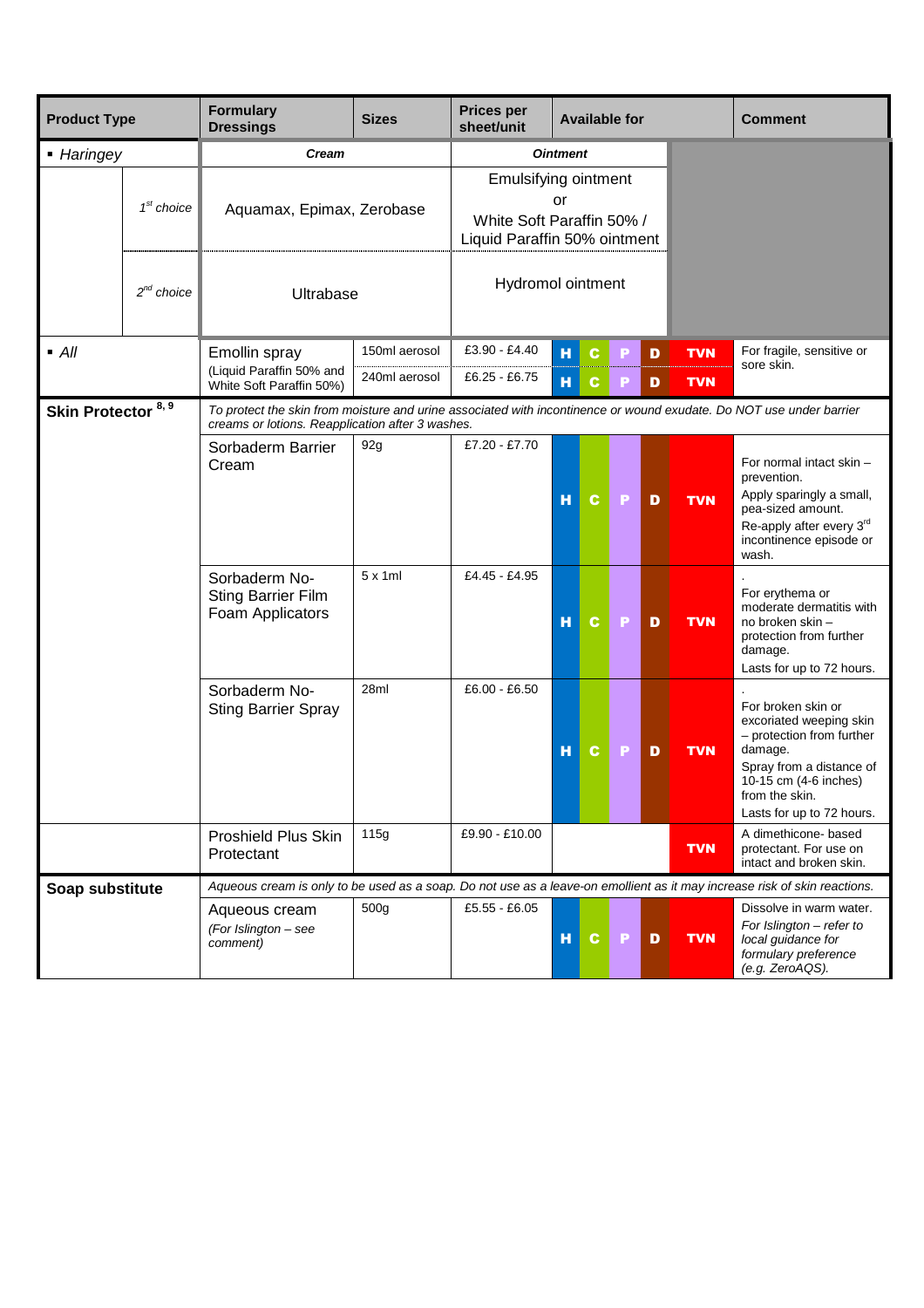|                                    |                                           |                                    |                                                      | 2. ASSOCIATED PRODUCTS                                                                                                                                                                                                                                                                |   |              |                      |   |              |                                                                                                                    |
|------------------------------------|-------------------------------------------|------------------------------------|------------------------------------------------------|---------------------------------------------------------------------------------------------------------------------------------------------------------------------------------------------------------------------------------------------------------------------------------------|---|--------------|----------------------|---|--------------|--------------------------------------------------------------------------------------------------------------------|
| <b>Product Type</b>                | <b>Formulary Dressings</b>                |                                    | <b>Sizes</b>                                         | <b>Prices per</b><br>sheet/unit                                                                                                                                                                                                                                                       |   |              | <b>Available for</b> |   |              | <b>Comment</b>                                                                                                     |
| <b>Adhesive remover</b>            | Peel-Easy<br>(Medical Adhesive            |                                    | 30 wipes                                             | £11.60 - £12.60                                                                                                                                                                                                                                                                       | н | C            |                      |   | <b>TVN</b>   | Stoma appliance and<br>adhesive removal.                                                                           |
|                                    | Remover)                                  |                                    | 50ml aerosol                                         | £7.10 $-$ £7.60                                                                                                                                                                                                                                                                       | н | <b>C</b>     | P                    |   | <b>TVN</b>   | Order free with stoma<br>products.                                                                                 |
|                                    |                                           | 50 <sub>ml</sub><br>Acetone liquid |                                                      | $£0.85 - £1.15$                                                                                                                                                                                                                                                                       | н |              |                      |   |              | Liquid solvent.                                                                                                    |
| <b>Compression</b><br>bandages     | K-Lite                                    |                                    | 10cm x 4.5m                                          | $£1.00 - £1.50$                                                                                                                                                                                                                                                                       | H | C            |                      |   |              | For venous leg ulcers<br>management.                                                                               |
|                                    | K-Two                                     | 18-25cm                            | 8cm<br>$\bullet$                                     | £7.45 - £7.95                                                                                                                                                                                                                                                                         |   |              |                      |   |              | Refer to manufacturer<br>guidelines before use.                                                                    |
| 2-layer<br>compression             |                                           |                                    |                                                      |                                                                                                                                                                                                                                                                                       | н | $\mathbf c$  |                      |   |              | <b>Compression bandages</b><br>should ONLY be applied                                                              |
|                                    |                                           |                                    | 10cm<br>$\bullet$                                    | £7.90 - £8.40                                                                                                                                                                                                                                                                         | н | $\mathbf c$  |                      |   |              | by trained staff.                                                                                                  |
|                                    |                                           |                                    | 12cm<br>$\bullet$                                    | £9.95 - £10.95                                                                                                                                                                                                                                                                        | н | C.           |                      |   |              | Leg ulcer assessment<br>including Doppler must be                                                                  |
|                                    |                                           | 25-32cm                            | 8cm<br>$\bullet$                                     | £8.10 - £8.60                                                                                                                                                                                                                                                                         | н | C.           |                      |   |              | undertaken prior to                                                                                                |
|                                    |                                           |                                    | 10cm<br>$\bullet$                                    | $£8.60 - £9.10$                                                                                                                                                                                                                                                                       | н | C.           |                      |   |              | applying compression.                                                                                              |
|                                    |                                           |                                    | 12cm<br>$\bullet$                                    | £10.90 - £11.90                                                                                                                                                                                                                                                                       | н | c            |                      |   |              | Do not apply if ABPI is<br>$<$ 0.8mm $Hq$ .                                                                        |
|                                    | Coban 2 multi-layer<br>compression system |                                    | Kit (one size)                                       | £8.00 - £8.50                                                                                                                                                                                                                                                                         |   |              |                      |   | <b>C-TVN</b> | Other contra-indications:                                                                                          |
| <b>Short stretch</b>               | Actico<br>(cohesive)<br>Comprilan         |                                    | 8cm x 6m                                             | £3.15 - £3.65                                                                                                                                                                                                                                                                         | н | C.           |                      |   |              | Ischaemia<br>Kidney disease                                                                                        |
| compression                        |                                           |                                    | $10cm \times 6m$                                     | £3.30 - £3.80                                                                                                                                                                                                                                                                         | н | C.           |                      |   |              | <b>Diabetes</b>                                                                                                    |
|                                    |                                           |                                    | $12cm \times 6m$                                     | £4.20 - £4.70                                                                                                                                                                                                                                                                         | н | <sub>C</sub> |                      |   |              | Heart disease<br>Known arterial disease                                                                            |
|                                    |                                           |                                    | 8cm x 5m                                             | £3.10 - £3.60                                                                                                                                                                                                                                                                         |   |              |                      |   | <b>C-TVN</b> |                                                                                                                    |
|                                    |                                           |                                    | $10cm \times 5m$                                     | £3.30 - £3.80                                                                                                                                                                                                                                                                         |   |              |                      |   | <b>C-TVN</b> | Should be left on for up to<br>7 days.                                                                             |
|                                    |                                           |                                    | $12cm \times 5m$                                     | £4.00 - £4.50                                                                                                                                                                                                                                                                         |   |              |                      |   | <b>C-TVN</b> |                                                                                                                    |
| <b>Dressing pack</b>               | Woundcare                                 |                                    | Small glove<br>Medium glove<br>Large glove           | $£0.45 - £0.55$                                                                                                                                                                                                                                                                       |   | C.           |                      |   |              | ** to be supplied from hosp<br>pharmacy as part of TTA (3)<br>packs - medium gloves)**                             |
|                                    | Wound option 2                            |                                    |                                                      | eProcurement                                                                                                                                                                                                                                                                          |   | H CLU        |                      |   |              | Community leg ulcer clinic                                                                                         |
|                                    | Nurse It                                  |                                    | Small glove<br>Medium glove<br>Large glove           | $£0.50 - £0.60$                                                                                                                                                                                                                                                                       |   | $\mathsf c$  |                      |   |              |                                                                                                                    |
| <b>Fixing tapes</b>                | Mefix                                     |                                    | 2.5cmx5m                                             | £1.00 - £1.50                                                                                                                                                                                                                                                                         | н | $\mathbf c$  |                      |   | <b>TVN</b>   | For securing to skin.                                                                                              |
|                                    |                                           |                                    | 5cmx5m                                               | £1.80 - £2.30                                                                                                                                                                                                                                                                         | н | C.           |                      |   | <b>TVN</b>   |                                                                                                                    |
|                                    |                                           |                                    | 10cmx5m                                              | £2.90 - £3.40                                                                                                                                                                                                                                                                         | н | C.           |                      |   | <b>TVN</b>   |                                                                                                                    |
|                                    | Transpore                                 |                                    | 2.5cmx5m                                             | $£0.80 - £1.10$                                                                                                                                                                                                                                                                       | н | <b>C</b>     |                      | D | <b>TVN</b>   | For bandage to bandage.                                                                                            |
|                                    |                                           |                                    | 5cmx5m                                               | £1.45 - £1.95                                                                                                                                                                                                                                                                         | н | C.           |                      | D | <b>TVN</b>   |                                                                                                                    |
| Gauze / Swabs                      | Softswab<br>(non-woven swabs)             |                                    | Various sizes,<br>ply, and sterile<br>vs non-sterile | eProcurement                                                                                                                                                                                                                                                                          | н | C            |                      |   | <b>TVN</b>   | General use.                                                                                                       |
| <b>Irrigation and</b><br>cleansing |                                           |                                    |                                                      | In community, warm tap water should be used for wound cleansing following patient's risk assessment.<br>wounds with infection, deep cavities, burns, immuno-compromised patients and diabetic foot ulcers.<br>In hospital, tap water must NOT be used for inpatient wound management. |   |              |                      |   |              | RESTRICTED use of sterile sodium chloride irrigation solution (as listed below) - use only for orthopaedic wounds, |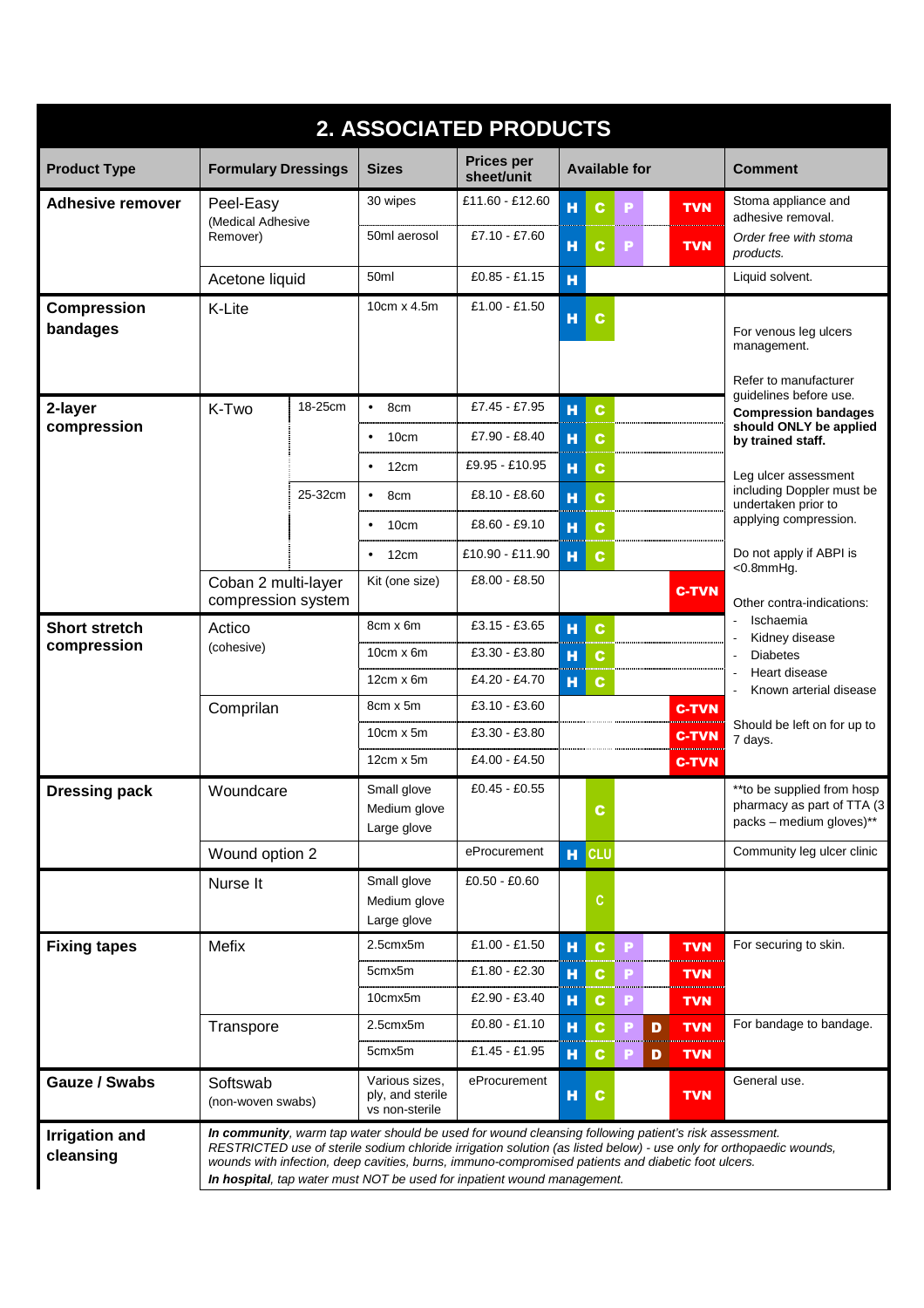| <b>2. ASSOCIATED PRODUCTS</b> |                                    |                     |                                 |   |    |                      |            |                                                                     |  |  |  |  |
|-------------------------------|------------------------------------|---------------------|---------------------------------|---|----|----------------------|------------|---------------------------------------------------------------------|--|--|--|--|
| <b>Product Type</b>           | <b>Formulary Dressings</b>         | <b>Sizes</b>        | <b>Prices per</b><br>sheet/unit |   |    | <b>Available for</b> |            | <b>Comment</b>                                                      |  |  |  |  |
|                               | Normasol<br>(sodium chloride 0.9%) | 25 x 25ml<br>sachet | £6.35 - £6.85                   | н |    |                      | <b>TVN</b> | **to be supplied from hosp<br>pharmacy as part of TTA**             |  |  |  |  |
|                               | Irripod<br>(sodium chloride 0.9%)  | 25 x 20ml pod       | £5.75 - £6.25                   |   | C. |                      | <b>TVN</b> | For irrigation (see above<br>criteria for use).<br>Warm before use. |  |  |  |  |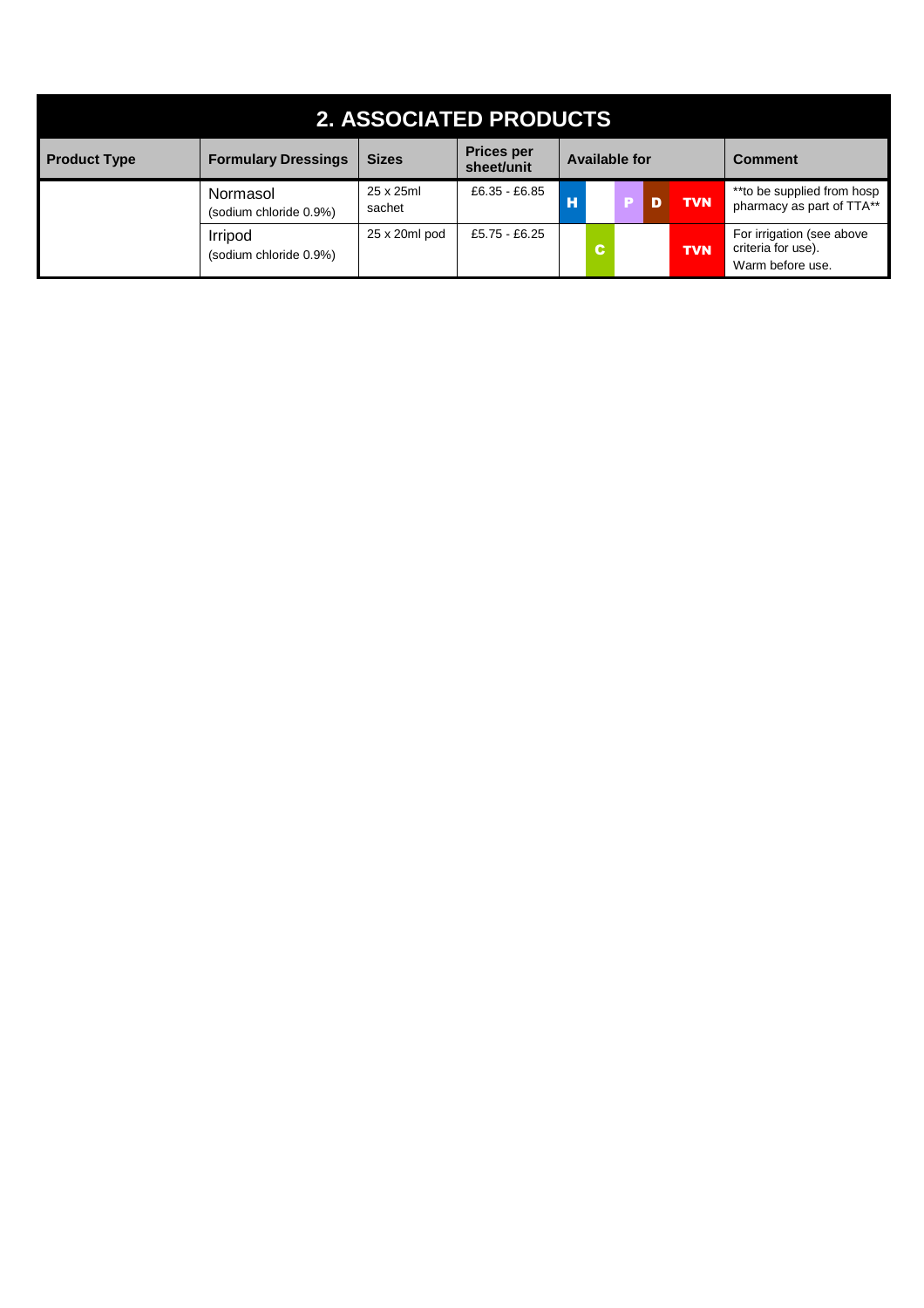| <b>Medicated bandage</b>      | Ichthopaste<br>(zinc paste 6% and<br>Ichthammol 2%) | $7.5cm \times 6m$                                                        | £3.65 $-E4.15$                                                                      | н                     | $\mathbf{c}$                         |                      | D | <b>C-TVN</b>                                                               | Patch test prior to use.<br>Used in the treatment of<br>skin conditions associated<br>with leg ulceration e.g.<br>eczema, inflammation.                                  |
|-------------------------------|-----------------------------------------------------|--------------------------------------------------------------------------|-------------------------------------------------------------------------------------|-----------------------|--------------------------------------|----------------------|---|----------------------------------------------------------------------------|--------------------------------------------------------------------------------------------------------------------------------------------------------------------------|
| <b>Pressure</b><br>offloading | Kerraped                                            | Small<br>Medium<br>Large<br>Extra Large                                  | £17.55 - £18.55<br>£17.55 - £18.55<br>£17.55 - £18.55<br>£17.55 - £18.55            |                       | C.<br>С<br>C<br>c                    | CP<br>СP<br>СP<br>СP |   | <b>C-TVN</b><br><b>C-TVN</b><br><b>C-TVN</b><br><b>C-TVN</b>               | Shoe to accommodate<br>bulky bandages.<br>See web site for accurate<br>shoe fitting.                                                                                     |
|                               | Aircast boot diabetic<br>Aderma                     | Small<br>Medium<br>Large<br>Extra Large<br>Various                       | eProcurement<br>eProcurement<br>eProcurement<br>eProcurement<br>Various             | н<br>н<br>н<br>н      |                                      | НP<br>НP<br>HP<br>НP |   | <b>H-TVN</b><br><b>H-TVN</b><br><b>H-TVN</b><br><b>H-TVN</b><br><b>TVN</b> | Specific for Diabetic,<br>Podiatry or TVN.<br>Pressure relief to specific<br>difficult areas.                                                                            |
| <b>Retention bandage</b>      | Easy fix<br>Hospiform                               | 7cmx4m<br>10cmx4m<br>8cmx4m<br>10cmx4m                                   | £0.25 - £0.35<br>£0.28 - £0.38<br>£0.15 - £0.25<br>£0.20 - £0.30                    | н<br>н<br>н<br>н      | $\mathbf c$<br>c<br>$\mathbf c$<br>C |                      |   | <b>TVN</b><br><b>TVN</b><br><b>TVN</b><br>TVN                              | Knitted viscose / nylon<br>conforming bandage.<br>Synthetic conforming<br>bandage.                                                                                       |
| Sub-bandage<br>wadding        | K-soft<br>Ultra soft                                | 12cmx4m<br>10cm x 3.5m<br>10cm x 3.5m                                    | £0.23 - £0.33<br>£0.45 - £0.55<br>eProcurement                                      | н<br>н                | C<br><b>TVN</b><br>C                 |                      |   |                                                                            | Useful if extra sub-<br>bandage wadding needed,<br>or if using as part of<br>conservative management<br>of leaky legs / chronic<br>lower limb oedema.                    |
| <b>Support bandage</b>        | K-Lite type 2                                       | 5cmx4.5m<br>7cmx4.5m<br>10cmx4.5m<br>15cmx4.5m<br>10cmx5.25m             | £0.55 - £0.65<br>£0.75 - £0.85<br>£1.00 - £1.30<br>£1.40 - £1.70<br>$£1.10 - £1.40$ | н<br>н<br>н<br>н<br>н | $\mathbf c$<br>C<br>C<br>C<br>C.     |                      |   | <b>TVN</b><br><b>TVN</b><br>TVN<br><b>TVN</b><br>TVN                       | Second layer for<br>compression therapy.<br>Always bandage from joint<br>to joint.                                                                                       |
| <b>Tubular bandage</b>        | Comfifast - Yellow<br>Comfifast - Blue              | 10.75cm x 1m<br>10.75cm x 3m<br>10.75cm x 5m<br>7.5cm x 1m<br>7.5cm x 3m | £1.20 - £1.50<br>£3.30 - £3.80<br>£6.00 - £6.50<br>£0.75 - £0.85<br>£2.10 $-E2.60$  | н<br>н<br>н           | C<br>C.<br><b>C</b><br>C<br>C.       | P<br>P<br>P          |   |                                                                            | For dressing retention.<br>Can be used as liner<br>under sub compression<br>bandage wadding.<br>For dressing retention.<br>Can be used as liner<br>under sub compression |
|                               | Tubifast - Blue                                     | 7.5cm x 5m<br>$7.5cm \times 1m$<br>7.5cm x 3m<br>7.5cm x 5m              | £3.75 - £4.25<br>$£1.30 - £1.60$<br>£3.70 - £4.20<br>£6.45 - £6.95                  | н<br>н<br>н           | C.                                   | P<br>P<br>P          |   |                                                                            | bandage wadding.<br>For Community use only.<br>For dressing retention.<br>Can be used as liner<br>under sub compression<br>bandage wadding.                              |
|                               | Tubegauze<br>Tubinette                              | Adult limbs<br>Large adult<br>limbs<br>Toe 01<br>Toe 12                  | eProcurement<br>eProcurement<br>£1.60 - £1.90<br>£1.95 - £2.35                      | н<br>н                | <b>CLU</b><br><b>CLU</b>             | P<br>P               |   |                                                                            | Cotton surgical stockinette.<br>For community leg ulcer<br>clinic only.<br>Plain viscose surgical<br>stockinette.<br>For securing of primary<br>dressing on digits.      |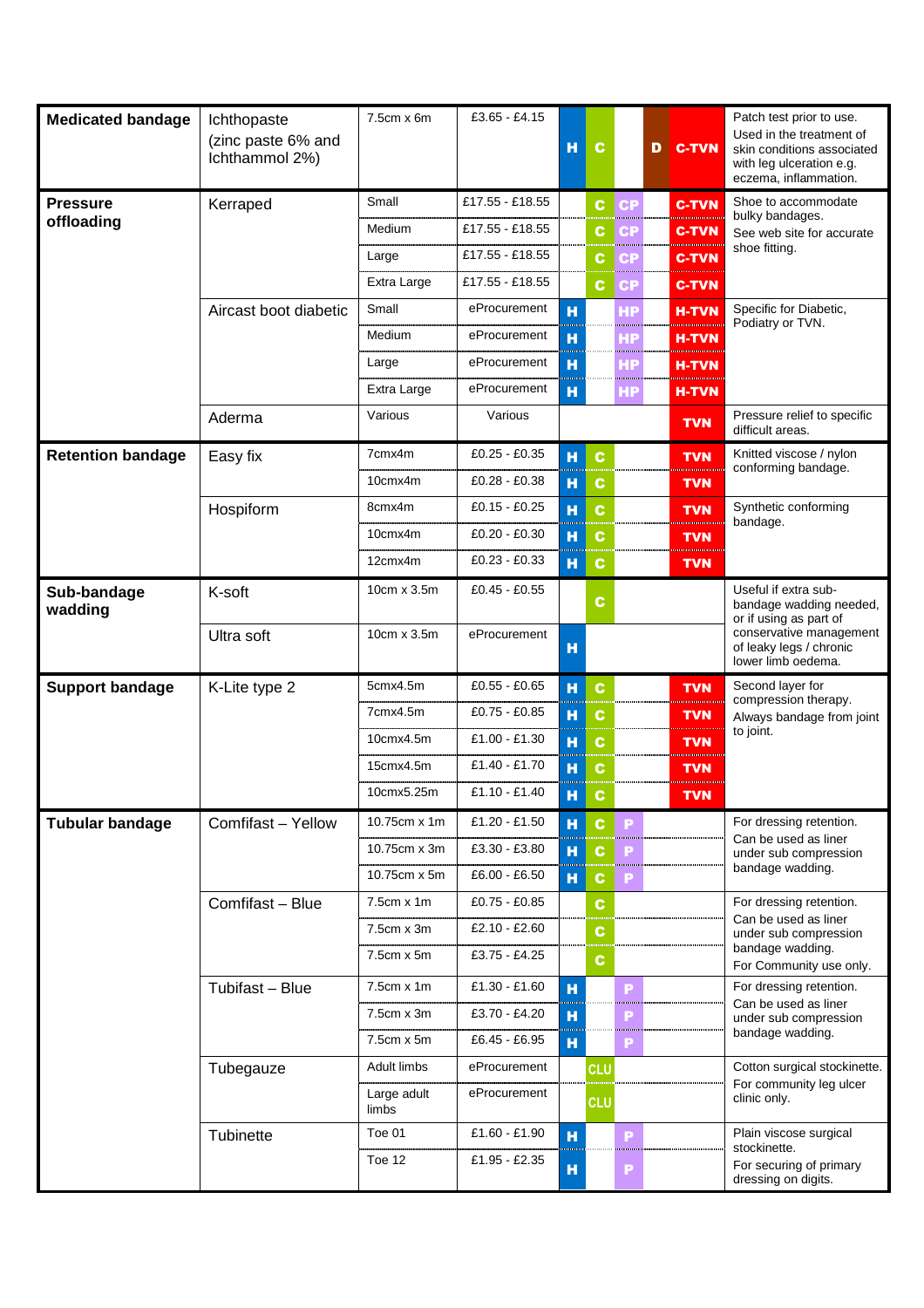#### **Further information**

#### **Prescribing dressings:**

- Ensure that the least costly dressings that meet the required clinical performance characteristics are routinely chosen
- Prescribe the minimum quantity of dressings sufficient to meet people's needs
- Do not routinely choose antimicrobial (for example, silver, iodine or honey) dressings ahead of non-medicated dressings

#### **Supply quantity:**

- In hospital, patients should be discharged with a TTA (To-Take-Away) including:
	- o 1-week supply of wound dressing,
	- $\circ$  3 packs of Woundcare® sterile dressing pack (with Medium gloves), and
	- o 1 pack Normasol<sup>®</sup> sodium chloride 0.9% irrigation fluid (pack of 25 sachets).
- In community, the maximum supply quantity of wound dressing on a GP prescription is for 2-weeks (refer to Appendix 2 for 'Community Dressing Prescription Request Form').
- Larger dressings are often disproportionately more expensive than the smaller sizes. Only prescribe and supply the minimum quantity required of large size dressings i.e. no more a total of 5 dressing applications per prescription – as the wound would likely reduce in size as it heals.
- Avoid prescribing dressings as long-term repeat items. It is likely that the wound and dressing type will change over time (including chronic wounds). Review need before prescribing. Refer difficult to treat wounds to the Tissue Viability Nurse (TVN) – see 'Contact list'.
- Dressings products should be treated like medicines and should not be shared or used by other patients (unless a 'bulk' supply has been issued i.e. for ward, primary / community care centre or institution use).

#### **Hospital discharge summary or referral sheet - standard information to be included:**

- Description of wound (type of wound, location, specific characteristics see nurses referral form).
- Type of dressing.
- Frequency of dressing change.
- Follow-up arrangements (with practice nurse / district nurse / community nurse).
- Quantity of dressings supplied from hospital (modern dressing, dressing pack, normal saline).

#### **Contact list for further advice**

Hospital Tissue Viability (Monday – Friday, 9am– 5pm): 0207 288 3369

Community Tissue Viability (Monday – Friday, 9am– 5pm): 0203 316 8393

Whh-tr.TissueService@nhs.net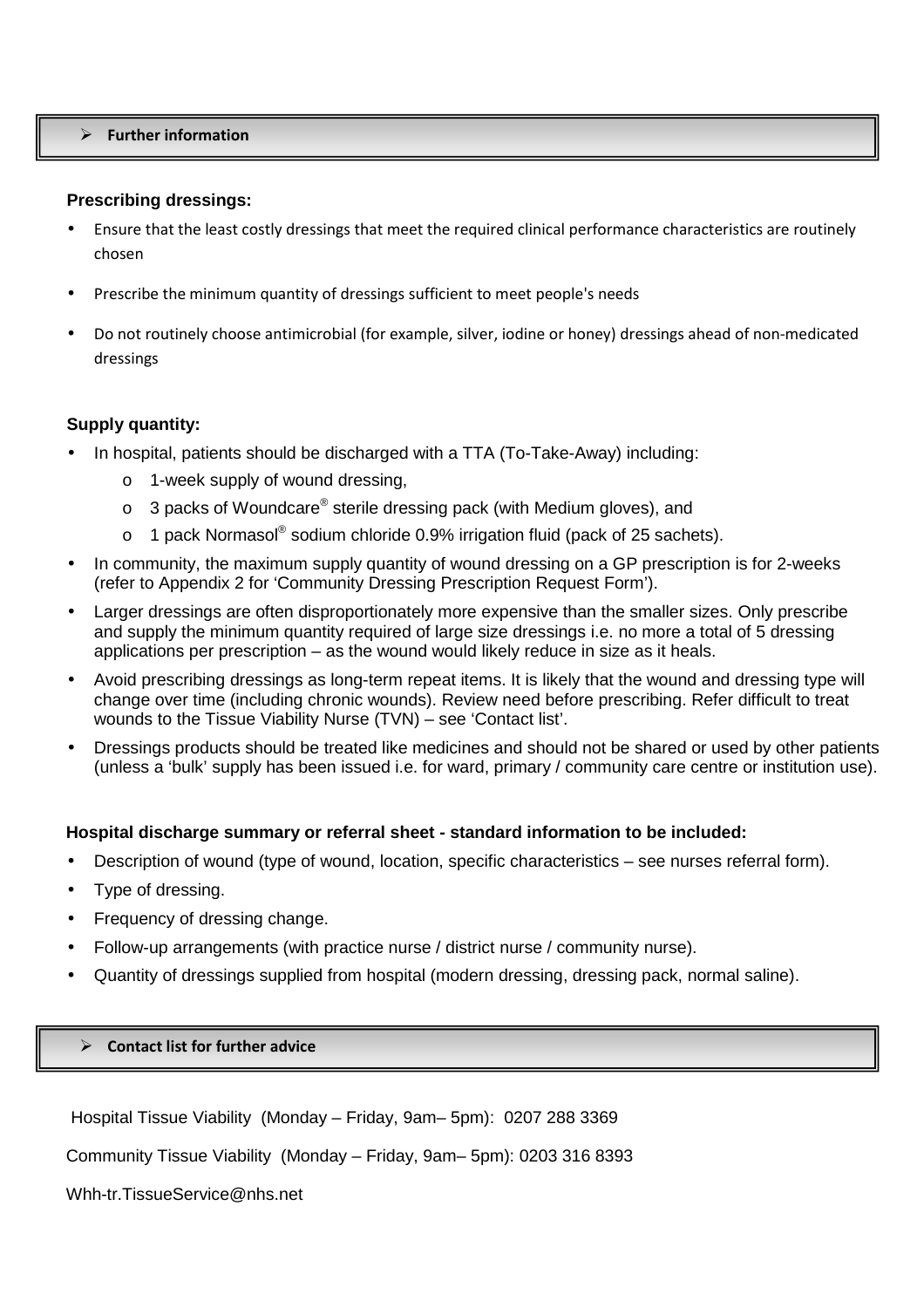#### **Reference**

- 1. National Institute for Health and Clinical Excellence (Oct 2015) Good practice guidance. Developing and updating local formularies (MPG1). Accessed online: https://www.nice.org.uk/guidance/mpg1
- 2. NHS Specialist Pharmacy Service (July 2017) Optimising systems and processes of wound care. A QIPP resource of good practice. Accessed online: https://www.sps.nhs.uk/articles/optimising-systemsand-processes-of-wound-care-a-qipp-resource-of-good-practice/
- 3. NHS Specialist Pharmacist Service (Feb 2015) Introduction to Wound Management. Accessed online: https://www.sps.nhs.uk/meetings/wound-care-masterclass-introduction-to-wound-management-3-feb-2015/
- 4. Gottrup, F., Apelqvist, J., Bjansholt, T. et al. (2013) European Wound Management Association document: Antimicrobial and non-healing wounds – evidence, controversies and suggestions. J Wound Care, vol 22 (5 Suppl.) pp S1 – S92.
- 5. Wounds UK (2013) Effective debridement in a changing NHS. A UK Consensus. Accessed online: www.wounds-uk.com
- 6. Dumville, J. C., Soares, M. O., O'Meara, S., and Cullum, N. (2012) Systematic review and mixed treatment comparison: dressings to heal diabetic foot ulcers. Diabetologia, vol 55 (7) pp 1902 – 1910.
- 7. Gray, Mikel., Beeckman, D., Bliss, D. Z., Fader, M., Logan, S., Junkin, J., Selekof, J., Doughty, D., and Kurz. P. (2012) Incontinence-associated dermatitis: a comprehensive review and update. J. Wound Ostomy Continence Nurs, vol 39 (1) pp 61 – 74. [Accessed online] http://www.nursingcenter.com/lnc/pdf?AID=1291049&an=00152192-201201000- 00010&Journal\_ID=448075&Issue\_ID=1290861
- 8. Beeckman, D., Schoonhoven, L., Verhaeghe, S., Heyneman, A., and Defloor, T. (2009) Prevention and treatment of incontinence-associated dermatitis: literature review. Journal of Advanced Nursing, vol 65 (6) pp 1141 – 1154.
- 9. British National Formulary September 2017 [Accessed online]. BMJ Group and Pharmaceutical Press. bnf.org
- 10. Electronic Drug Tariff December 2017. National Health Service Drug Tariff for England and Wales. [Accessed online]. NHS Business Services Authority, NHS Prescription Services.
- 11. National Institute for Clinical Excellence (Jan 2017) Key Therapeutic Topic 114: Wound Care Products. Accessed online: http://nice.org.uk/guidance/ktt14
- 12. NICE Institute for Clinnical Excellence (March 2016) Evidence summary (ESMPB2) Chronic wounds: advanced wound dressings and antimicrobial dressings. Accessed online: https://www.nice.org.uk/advice/esmpb2/chapter/Key-points-from-the-evidence
- 13. Cowen, T. (ed). Wound Care Handbook  $-2017 2018$  (10<sup>th</sup> Edn). MA Healthcare, 2017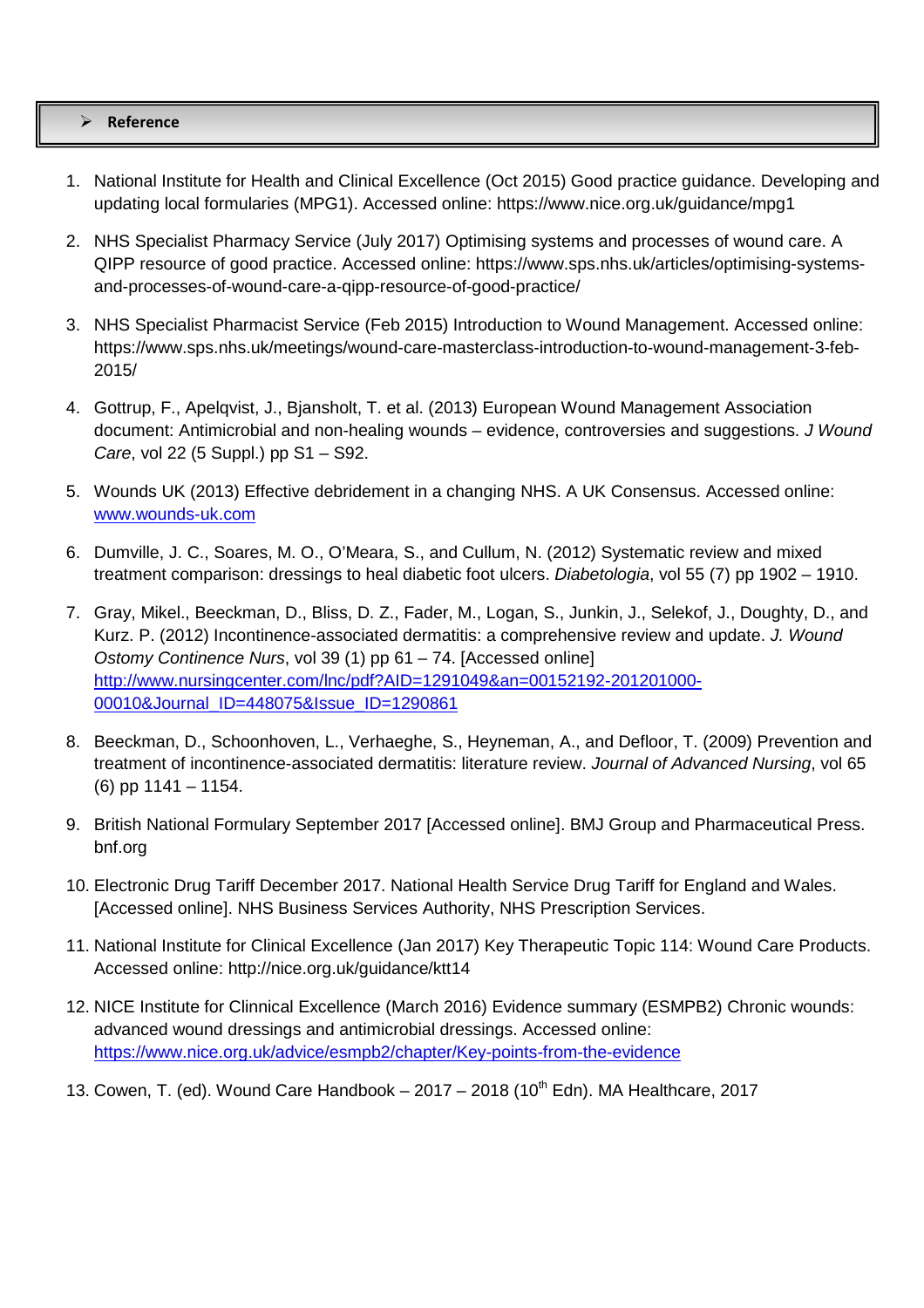|                                                                                                                                                                                                                                                                                                                                                                                                                                     |                                                                                                                                                               | Whittington Health N                                                                                                                                                                                                                                                                                                                |
|-------------------------------------------------------------------------------------------------------------------------------------------------------------------------------------------------------------------------------------------------------------------------------------------------------------------------------------------------------------------------------------------------------------------------------------|---------------------------------------------------------------------------------------------------------------------------------------------------------------|-------------------------------------------------------------------------------------------------------------------------------------------------------------------------------------------------------------------------------------------------------------------------------------------------------------------------------------|
| <b>FULL NAME</b>                                                                                                                                                                                                                                                                                                                                                                                                                    | NHS NO/Hospital No:                                                                                                                                           | DOB:<br>1                                                                                                                                                                                                                                                                                                                           |
| <b>Wound Assessment Document (one form per wound)</b>                                                                                                                                                                                                                                                                                                                                                                               |                                                                                                                                                               |                                                                                                                                                                                                                                                                                                                                     |
| Wound Map (Mark Wound on Map)<br>Right<br>Left<br>Right<br>Left<br>Ω<br>റ                                                                                                                                                                                                                                                                                                                                                           | left                                                                                                                                                          | <b>Bight</b>                                                                                                                                                                                                                                                                                                                        |
| Date of<br>assessment                                                                                                                                                                                                                                                                                                                                                                                                               |                                                                                                                                                               | <b>Key For Types of Wound</b>                                                                                                                                                                                                                                                                                                       |
| <b>Type of</b><br><b>Wound</b> (use<br>key opposite)<br>Wound<br><b>Number</b><br>Category<br>/Grade of<br><b>Pressure Ulcer</b><br><b>Initials of</b><br>assessor and<br>designation                                                                                                                                                                                                                                               | Pressure Ulcer (PU)<br>Eungating (F)<br>Traumatic (T)<br>Burn (B)<br>Surgical (S)<br>Other (O)<br>Diabetic Foot Ulcer (DFU)<br>check pedal pulses are present | Venous LegUlter (VLU)<br>Mixed actiology Ulcer (MLU)<br>Varicose Eczema (VE)<br>Arterial leg Ulcer (ALU)<br>NB - LEG and FOOT WOUNDS<br>Community nurses to complete<br>holistic assessment including<br>Doppler to establish underlying<br>actiology<br>Acute/community nurses to<br>check and monitor pedal pulses<br>are present |
| Health Promotion literature/advice provided Y<br><b>Initial:</b><br>¬ N⊓<br>Pressure Ulcer Prevention leaflet given?<br>$Y \cap N \cap$ Initial:<br>Factors which may delay healing of wound (Please tick the boxes that apply)<br>Diabetic   Heart Disease   Renal Disease   Poor Nutrition   Palliative Care<br>Immobility□ Medication<br>$\Box$ Smoking<br>$\Box$ Underweight<br>Infection $\Box$ Vascular disease<br>Overweight | Date:<br>Date:<br>$\Box$ Jaundice<br>l0ther                                                                                                                   | Non Concordance<br>Capacity                                                                                                                                                                                                                                                                                                         |
|                                                                                                                                                                                                                                                                                                                                                                                                                                     |                                                                                                                                                               |                                                                                                                                                                                                                                                                                                                                     |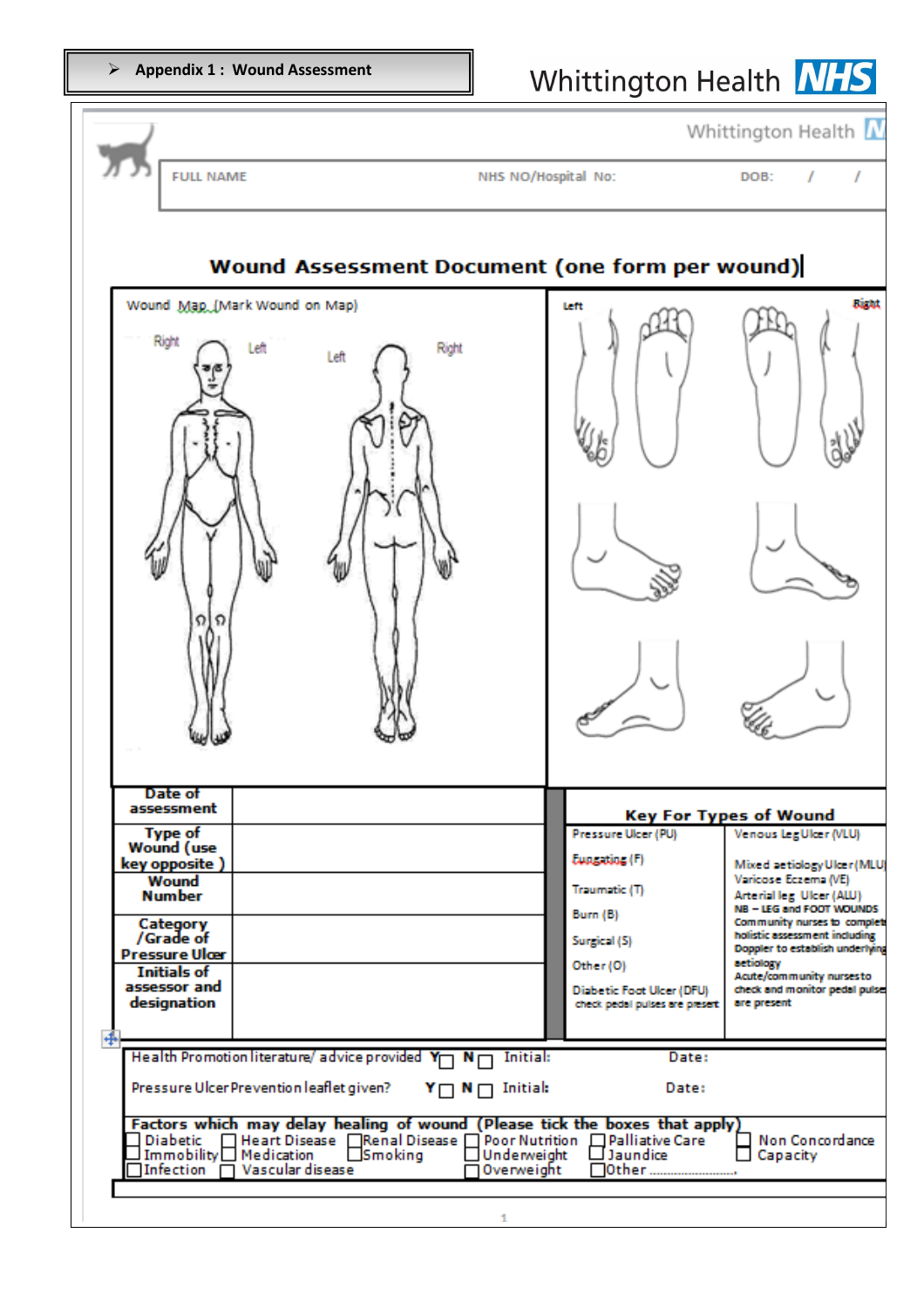|   | <b>FULL NAME</b>                                                           |                                                     |               |                           | NHS NO/Hospital No: |                                 |               |                         |                                 |               | DOB:                 |                       | ,                               | $\prime$                    |
|---|----------------------------------------------------------------------------|-----------------------------------------------------|---------------|---------------------------|---------------------|---------------------------------|---------------|-------------------------|---------------------------------|---------------|----------------------|-----------------------|---------------------------------|-----------------------------|
|   |                                                                            |                                                     |               |                           |                     |                                 |               |                         |                                 |               |                      |                       |                                 |                             |
|   | Date/Time                                                                  |                                                     |               |                           |                     |                                 |               |                         |                                 |               |                      |                       |                                 |                             |
|   | <b>Wound Dimensions (cm)</b>                                               |                                                     |               |                           |                     |                                 |               |                         |                                 |               |                      |                       |                                 |                             |
|   | 1.Length                                                                   |                                                     |               |                           |                     |                                 |               |                         |                                 |               |                      |                       |                                 |                             |
|   | 2.Width                                                                    |                                                     |               |                           |                     |                                 |               |                         |                                 |               |                      |                       |                                 |                             |
|   | 3.Depth                                                                    |                                                     |               |                           |                     |                                 |               |                         |                                 |               |                      |                       |                                 |                             |
|   | 4.Sinus                                                                    | ΥD                                                  | Ν             | $\Box$                    |                     | ΥО                              | N             | $\Box$                  | $\Box$                          | Ν             | $\overline{\square}$ | Υū                    |                                 | $N$ $\Box$                  |
|   | 5.Undermining                                                              | Y⊡                                                  |               | N D                       |                     | Υ□                              |               | N O                     | Y⊡                              |               | N O                  |                       | Y⊡                              | N o                         |
| т | Tissue - Specify %                                                         |                                                     | $\frac{9}{6}$ |                           |                     |                                 | $\frac{9}{6}$ |                         |                                 | $\frac{9}{6}$ |                      |                       | $\frac{9}{6}$                   |                             |
|   | Epithelialisation (pink)                                                   |                                                     |               |                           |                     |                                 |               |                         |                                 |               |                      |                       |                                 |                             |
|   | Granulating (red)                                                          |                                                     |               |                           |                     |                                 |               |                         |                                 |               |                      |                       |                                 |                             |
|   | Sloughy (yellow)                                                           |                                                     |               |                           |                     |                                 |               |                         |                                 |               |                      |                       |                                 |                             |
|   | Necrotic (black)                                                           |                                                     |               |                           |                     |                                 |               |                         |                                 |               |                      |                       |                                 |                             |
|   | Intected (green)                                                           |                                                     |               |                           |                     |                                 |               |                         |                                 |               |                      |                       |                                 |                             |
|   | Over granulation                                                           |                                                     |               |                           |                     |                                 |               |                         |                                 |               |                      |                       |                                 |                             |
|   | <b>Blister</b><br><b>Tendon/Bone</b>                                       |                                                     |               |                           |                     |                                 |               |                         |                                 |               |                      |                       |                                 |                             |
|   |                                                                            |                                                     |               |                           |                     |                                 |               |                         |                                 |               |                      |                       |                                 |                             |
| 1 | Infection – Signs of:<br><b>Local Intection</b>                            | Yо                                                  | Ν             |                           |                     |                                 | N             |                         |                                 | N             |                      | YΟ                    |                                 | N                           |
|   | <b>Systemic Infection</b>                                                  | Υo                                                  | Ν             | О<br>$\Box$               |                     | YΟ<br>Y o                       | Ν             | Ο<br>$\Box$             | YΟ<br>Y <sub>D</sub>            | Ν             | о                    | Y O                   |                                 | о<br>Ν                      |
|   | Swab sent                                                                  | Υŋ                                                  | Ν             | п                         |                     | Υŋ                              | Ν             | n.                      | $Y_{\Box}$                      | N             | $\Box$<br>n          | $Y_{\Box}$            |                                 | $\Box$<br>Ν<br>$\Box$       |
|   | If answered YES check BP,                                                  |                                                     |               |                           |                     |                                 |               |                         |                                 |               |                      |                       |                                 |                             |
|   | <b>Respiration, Pulse &amp; Temperature</b>                                |                                                     |               |                           |                     |                                 |               |                         |                                 |               |                      |                       |                                 |                             |
|   | (SEPSIS PATHWAY)                                                           |                                                     |               |                           |                     |                                 |               |                         |                                 |               |                      |                       |                                 |                             |
|   | M Moisture (exudate assessment)                                            |                                                     |               |                           |                     |                                 |               |                         |                                 |               |                      |                       |                                 |                             |
|   | 1.Colour                                                                   |                                                     |               |                           |                     |                                 |               |                         |                                 |               |                      |                       |                                 |                             |
|   | Clear/yellow (C)<br>Amber (A)                                              | c<br>$\Box$                                         | A             | О                         | c                   | $\Box$ A                        |               | ο                       | C                               | $\Box$ A      | $\Box$               | c                     | Ο                               | A<br>о                      |
|   | Red (R)<br>Green (G)                                                       | R<br>Ο                                              | G             | $\Box$                    | R                   | $\Box$                          | G             | $\Box$                  | R<br>$\Box$                     | G             | $\Box$               | R                     | $\Box$                          | G<br>$\Box$                 |
|   | Brown (B)                                                                  | в<br>п                                              |               |                           | в                   | п                               |               |                         | в<br>п                          |               |                      | В                     | п                               |                             |
|   | 2. Amount                                                                  | None                                                |               | О                         |                     | None                            |               | α                       | <b>None</b>                     |               | α                    | None                  |                                 | α                           |
|   |                                                                            | Minimal<br>Moderate O                               |               | $\Box$                    |                     | Minimal<br>Moderate O           |               | $\Box$                  | Minimal<br>Moderate D           |               | $\Box$               |                       | Minimal<br>Moderate O           | $\Box$                      |
|   |                                                                            | Copious                                             |               | 0                         |                     | Copious                         |               | 0                       | Copious                         |               | 0                    |                       | Copious                         | 0                           |
|   | 3. Viscosity Thick/Sticky (TS)                                             | TS <sub>0</sub>                                     |               |                           |                     | TS <sub>0</sub>                 |               |                         | TS <sub>0</sub>                 |               |                      | TS <sub>0</sub>       |                                 |                             |
|   | Thin/Runny (TR)                                                            | TR <sub>D</sub>                                     |               |                           |                     | TR <sub>0</sub>                 |               |                         | TR <sub>D</sub>                 |               |                      | TR <sub>0</sub>       |                                 |                             |
|   | 4. Odour                                                                   | $Y \Box$                                            | $N \Box$      |                           |                     | Y O                             | $N$ $\Box$    |                         | $Y$ $\Box$                      |               | $N$ $\Box$           | YO                    |                                 | $N$ $\Box$                  |
| Е | <b>Edge of Wound Surrounding Skin</b>                                      |                                                     |               |                           |                     |                                 |               |                         |                                 |               |                      |                       |                                 |                             |
|   | Flat (F) Rolled (R)                                                        | F O                                                 |               | R □                       |                     | F O                             | R             | ο                       | F D                             | R             | $\Box$               | Fо                    |                                 | R<br>о                      |
|   | 1. Erythema                                                                | Y O                                                 |               | $N$ $\Box$                |                     | Υū                              | N             | □                       | $Y$ $\Box$                      | Ν             | □                    | $Y$ $\Box$            |                                 | $N$ $\Box$                  |
|   | 2.a Blanching                                                              | Υū                                                  | Ν             | $\overline{\square}$      |                     | Υū                              | N             | $\overline{\square}$    | $Y$ $\Box$                      | Ν             | $\Box$               | Y <sub>0</sub>        |                                 | Ν<br>$\boxed{\blacksquare}$ |
|   | 2.b Non blanching                                                          | Υū                                                  | Ν             | $\overline{\square}$      |                     | Υū                              | Ν             | $\overline{\square}$    | $Y_{\Box}$                      | Ν             | $\Box$               | $Y_{\Box}$            |                                 | Ν<br>$\Box$                 |
|   | 3. Excoriated                                                              | Υū                                                  | Ν             | $\overline{\square}$      |                     | Y O                             | N             | $\overline{\mathsf{d}}$ | $Y_{\Box}$                      | Ν             | O                    | Y <sub>0</sub>        |                                 | Ν<br>靣                      |
|   | 4. Macerated                                                               | Υū                                                  | Ν             | $\overline{\blacksquare}$ |                     | Υū                              | Ν             | $\overline{\mathsf{d}}$ | Y<br>$\overline{\square}$       | Ν             | $\Box$               | Y O                   |                                 | Ν<br>$\overline{\square}$   |
|   | 5. Dry/ Scaly                                                              | Υπ                                                  | Ν             | $\overline{\square}$      |                     | Υπ                              | Ν             | $\Box$                  | Υ<br>□                          | Ν             | $\overline{\square}$ | Υū                    |                                 | Ν<br>$\overline{\square}$   |
|   | 6. Oedema                                                                  | Υπ                                                  | Ν             | □                         |                     | Υū                              | Ν             | □                       | ΥO                              | Ν             | □                    | ΥO                    |                                 | Ν<br>□                      |
|   | 7. Healthy                                                                 | Υū                                                  | Ν             | $\Box$                    |                     | Υπ                              | Ν             | $\overline{\square}$    | Y<br>$\Box$                     | Ν             | $\overline{\square}$ | Υū                    |                                 | Ν<br>$\overline{\square}$   |
| o | Limb Oedema                                                                | $Y_{\Box}$                                          | Ν             | $\Box$                    |                     | $Y_{\Box}$                      | N             | $\Box$                  | $Y_{\Box}$                      | Ν             | $\Box$               | $\overline{Y}$ $\Box$ |                                 | Ν<br>$\Box$                 |
| P | Pain                                                                       | Y O                                                 | N             | $\Box$                    |                     | Y O                             | N             | 0                       | Y O                             | N             | О                    | Y O                   |                                 | N<br>$\Box$                 |
|   | Photograph Taken (consent<br>must be obtained)                             | ΥD                                                  |               | $N$ $\Box$                |                     | Y O                             | N             | $\Box$                  | Y O                             | N             | $\Box$               | ΥD                    |                                 | $N$ $\Box$                  |
|   | Has wound improved (I)<br>deteriorated (D). or is it                       | $I \square D \square S \square$<br>n/a first inital |               |                           |                     | $I \square D \square S \square$ |               |                         | $I \square D \square S \square$ |               |                      |                       | $I \square D \square S \square$ |                             |
|   | stagnant (S) since last review ?<br>REMEMBER If D is ticked to escalate to | assessment $\Box$                                   |               |                           |                     |                                 |               |                         |                                 |               |                      |                       |                                 |                             |
|   | team leader:<br>If S is ticked twice in a row contact/refer-<br>TVN        |                                                     |               |                           |                     |                                 |               |                         |                                 |               |                      |                       |                                 |                             |
|   |                                                                            |                                                     |               |                           |                     |                                 |               |                         |                                 |               |                      |                       |                                 |                             |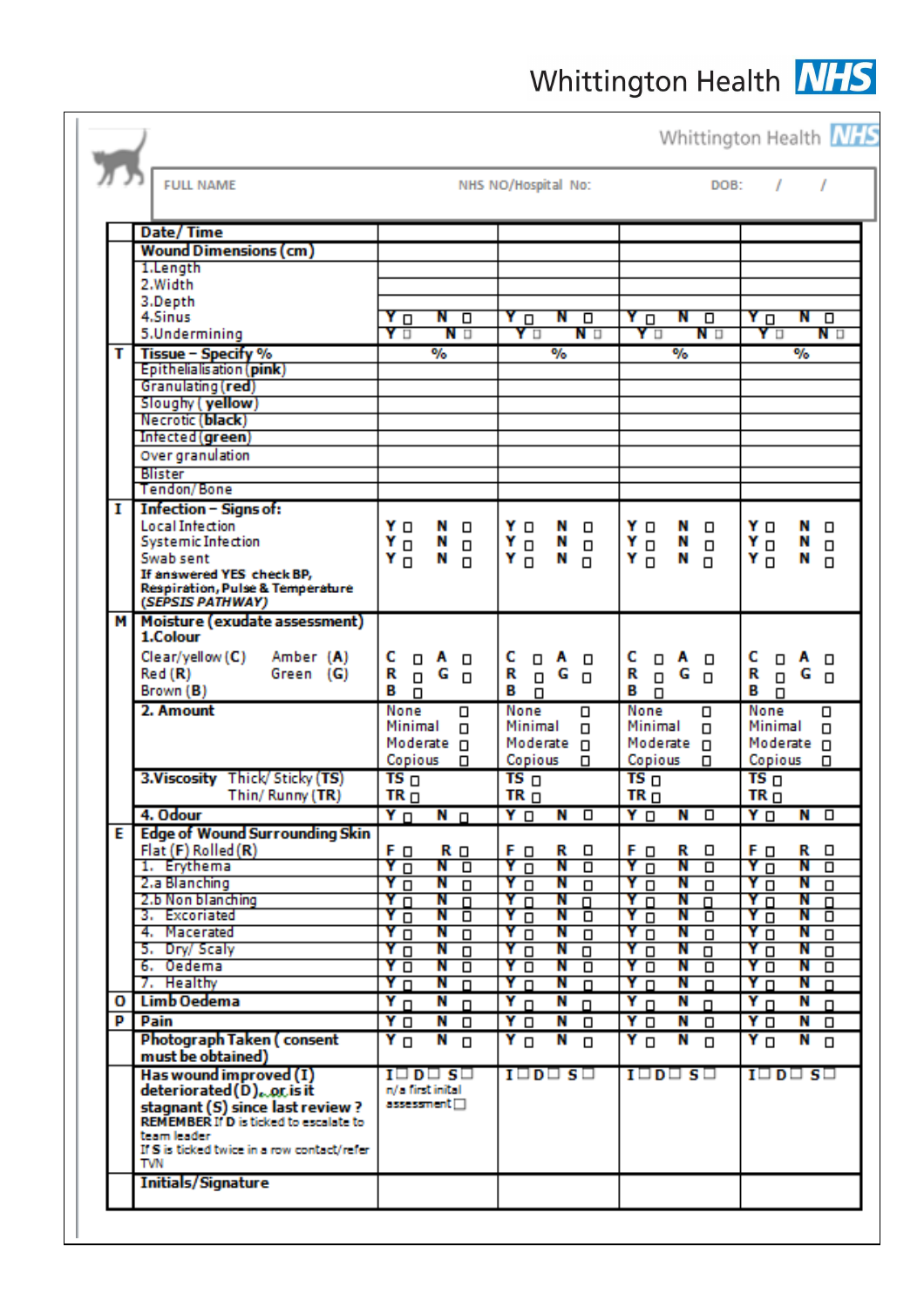|          |                                                                                            |                                                                                                   |                                                                                                        |                                                                                                        | Whittington Health <b>NIFE</b>                                                                      |
|----------|--------------------------------------------------------------------------------------------|---------------------------------------------------------------------------------------------------|--------------------------------------------------------------------------------------------------------|--------------------------------------------------------------------------------------------------------|-----------------------------------------------------------------------------------------------------|
|          | <b>FULL NAME</b>                                                                           |                                                                                                   | NHS NO/Hospital No:                                                                                    |                                                                                                        | DOB:<br>,                                                                                           |
| H        |                                                                                            |                                                                                                   |                                                                                                        |                                                                                                        |                                                                                                     |
|          | <b>DRESSING CARE PLAN - Objective Key</b>                                                  |                                                                                                   |                                                                                                        |                                                                                                        |                                                                                                     |
|          | 1. Promote Epithelialisation/Wound Granulation 2. Aid Venous Return<br>4. Manage exudate   |                                                                                                   | 5. Manage / Remove Infection/ Odour                                                                    | 6. Promote wound maturation                                                                            | 3. Remove slough/necrosis by debridement                                                            |
| Date:    | 7. Managepain                                                                              |                                                                                                   | 8. Palliative Care                                                                                     | 9. Reduce Oedema                                                                                       |                                                                                                     |
|          | <b>Objective of care plan (insert</b>                                                      |                                                                                                   |                                                                                                        |                                                                                                        |                                                                                                     |
|          | number/s using key above)<br><b>Frequency of dressings</b>                                 | Twice a day                                                                                       | Twice a day                                                                                            | Twice a day                                                                                            | Twice a day                                                                                         |
|          |                                                                                            | $\Box$<br>Daily<br>п<br>Alternate days □<br>Every 3 days<br>□<br>Weekly<br>Ο<br><b>Other</b><br>n | $\Box$<br>Daily<br>$\Box$<br>Alternate days □<br>Every 3 days<br>0<br>Weekly<br>□<br><b>Other</b><br>□ | $\Box$<br>Daily<br>п<br>Alternate days □<br>Every 3 days<br>$\Box$<br>Weekly<br>Ο<br><b>Other</b><br>n | □<br><b>Daily</b><br>□<br>Alternate days □<br>Every 3 days<br>□<br>Weekly<br>□<br><b>Other</b><br>□ |
|          | <b>Wound Cleansing</b>                                                                     | Saline<br>Water<br>Prontosan.<br><b>UCS</b> wipe                                                  | <b>Saline</b><br>H<br>Water<br>Prontosan.<br><b>UCS</b> wipe                                           | Saline<br>Water<br>Proptosan.<br><b>UCS</b> wipe                                                       | Saline<br>₿<br>Water<br>A<br>Proptosan.<br><b>UCS</b> wipe                                          |
| etc)     | <b>Surrounding Skin Care</b><br>(Emollients, topical steroids,                             |                                                                                                   |                                                                                                        |                                                                                                        |                                                                                                     |
|          | Peri-Wound care (barrier)                                                                  |                                                                                                   |                                                                                                        |                                                                                                        |                                                                                                     |
|          | <b>Primary Dressing</b>                                                                    |                                                                                                   |                                                                                                        |                                                                                                        |                                                                                                     |
|          | Insert additional information e.g.<br>lightly pack, cut to size of wound                   |                                                                                                   |                                                                                                        |                                                                                                        |                                                                                                     |
|          | Additional dressings (i.e. for<br>malodour or exudate)                                     |                                                                                                   |                                                                                                        |                                                                                                        |                                                                                                     |
|          | <b>Securing Dressing</b><br>E.g. Bordered dressing bandage<br>(use a, b, c, d if required) | 1.                                                                                                | 1.                                                                                                     | 1.                                                                                                     | 1.                                                                                                  |
|          | NB: Always bandage Toe to knee<br>when managingleg ulcers                                  | 2a<br>2b<br>2c<br>2d                                                                              | 2а<br>2Ь<br>2c<br>2d                                                                                   | 2а<br>2b<br>2c<br>2d                                                                                   | 2a<br>2Ь<br>2c<br>2d                                                                                |
|          | <b>Next review due</b>                                                                     |                                                                                                   |                                                                                                        |                                                                                                        |                                                                                                     |
|          | <b>Signature/Band</b>                                                                      |                                                                                                   |                                                                                                        |                                                                                                        |                                                                                                     |
| patient: | <b>Care plan agreed with</b>                                                               | Yes∏<br>No $\Box$ If no, state<br>why:                                                            | Yes∏<br>No $\Box$ If no, state<br>why:                                                                 | Yes∏<br>No $\Box$ If no, state<br>why:                                                                 | Yes 1<br>No $\Box$ If no, state<br>why:                                                             |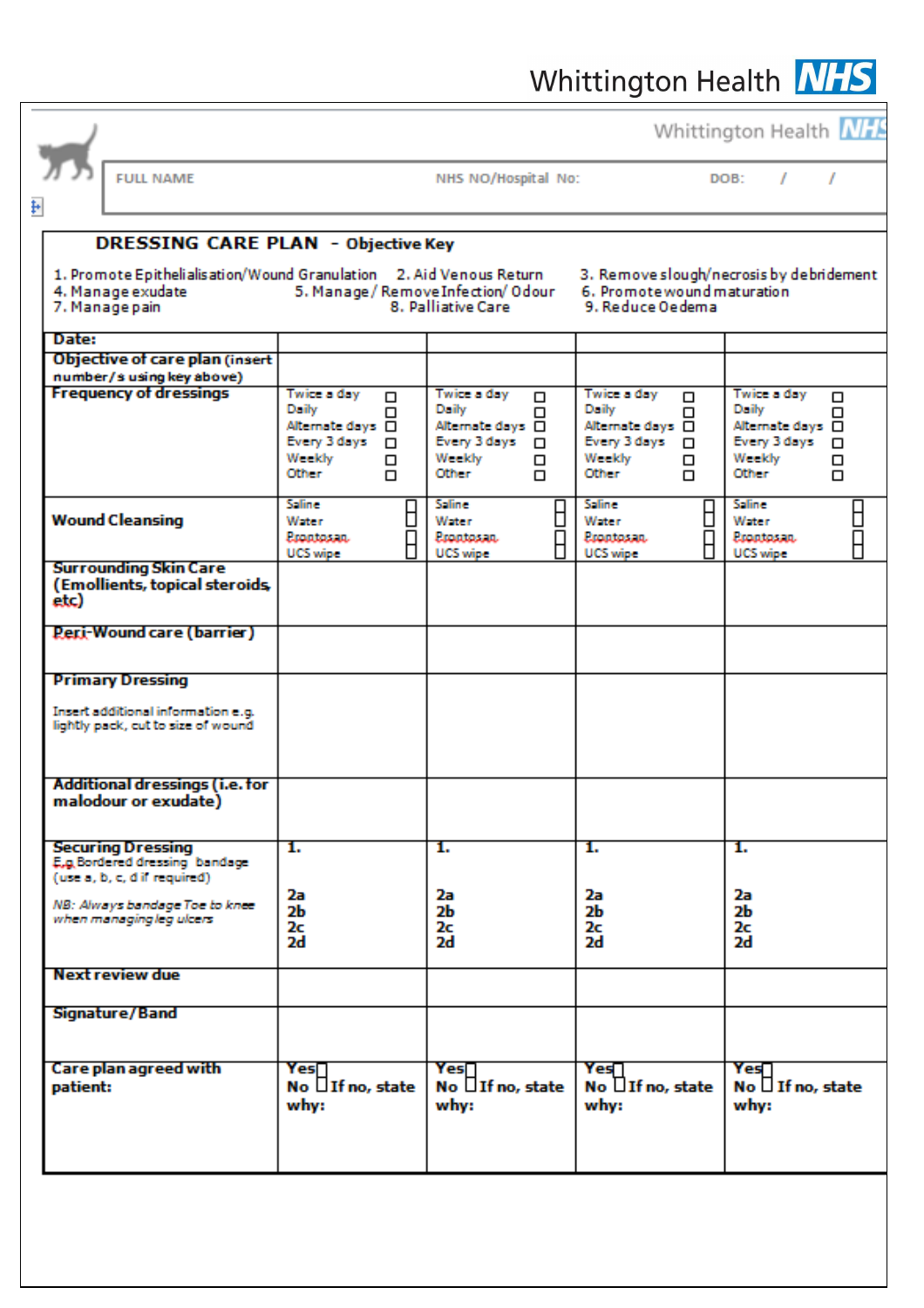**FULL NAME** 

NHS NO/Hospital No:

DOB:  $\mathcal{L}$   $\overline{I}$ 

|                          | <b>Date of</b> | <b>Comments/Details Specialist Referred to</b> |
|--------------------------|----------------|------------------------------------------------|
|                          | Referral       |                                                |
| <b>Tissue Viability</b>  |                |                                                |
| Service Referral         |                |                                                |
| <b>Vascular Referral</b> |                |                                                |
| Diabetic Referral        |                |                                                |
| <b>Plastic Surgical</b>  |                |                                                |
| <b>Podiatry Referral</b> |                |                                                |
| Dietician Referral       |                |                                                |
| OTHER (Please state)     |                |                                                |
| <b>Current Hospital</b>  |                |                                                |
| Input                    |                |                                                |

#### Legs ulcers

If your patient has a lower leg wound, oederns to the leg and leaking serous fluid and no signs /history of arterial disease and palpable pedal pulses then you can

- Apply appropriate primary dressing
- Apply appropriate secondary dressing
- Bandage from base of toes to just below knee with orthopaedic wadding bandaging in spiral
- Bandage with K-Lite, over the orthopaedic wadding bandage, in a spiral x 2 (Silver Standard)
- Arrange for holistic leg ulcer assessment with Doppler/duplex scan  $\overline{a}$

Pedal pulses to be located for all patients with foot wounds and have Arterial disease / PVD /diabetic foot/ necrotic heels

In the community - Holistic leg assessment and Doppler to be completed asap and relevant referrals completed

| For all wounds this form is designed to be used in | For pressure ulcer wounds                             |
|----------------------------------------------------|-------------------------------------------------------|
| conjunction with:                                  | you will need to implement complete pressure ulcer    |
| the patient                                        | preventative/management care plan as well as this     |
| carers                                             | wound care plan                                       |
| the Waterlaw Tool                                  | check datix has been complete. The datix number       |
| the MUST Tool                                      | should be entered onto the care plan.                 |
| the SSKIN bundle (if appropriate)                  | If the pressure uber deteriorates then the datix will |
| the photograph consent form                        | need to be amended to reflect the deterioration.      |
|                                                    |                                                       |

#### **GLOSSARY OF TERMS:**

- Granulation tissue is red, granular tissue which is moist and does not bleed easily
- Epithelialization is pinkish/white tissue which will be present initially at wound margins
- Slough is devitalised tissue usually yellow, brown and stringy. It can be dry or wet.
- Necrosis/eschar is devitalised tissue presenting as black, brown, purple hard like leather. It can also be wet.
- Undermining is the degree of tissue damage under the epidermis and dermis. This can be measured using a probe (microbiology swab)
- Erythema is redness and swelling at the wound margin of a few millimetres.
- Maceration is white, damp tissue at the peri-wound or on surrounding skin
- Excoriation is blanching redness usually associated with incontinence
- Cellulitis heat, swelling, redness and pain
- Surrounding skin the area around the wound within the anatomical location of the wound (same leg)
- Pegi-wound is the area at the edge of the wound
- Primary dressing first dressing touching the wound bed
- Securing dressing is your secondary dressing or bandages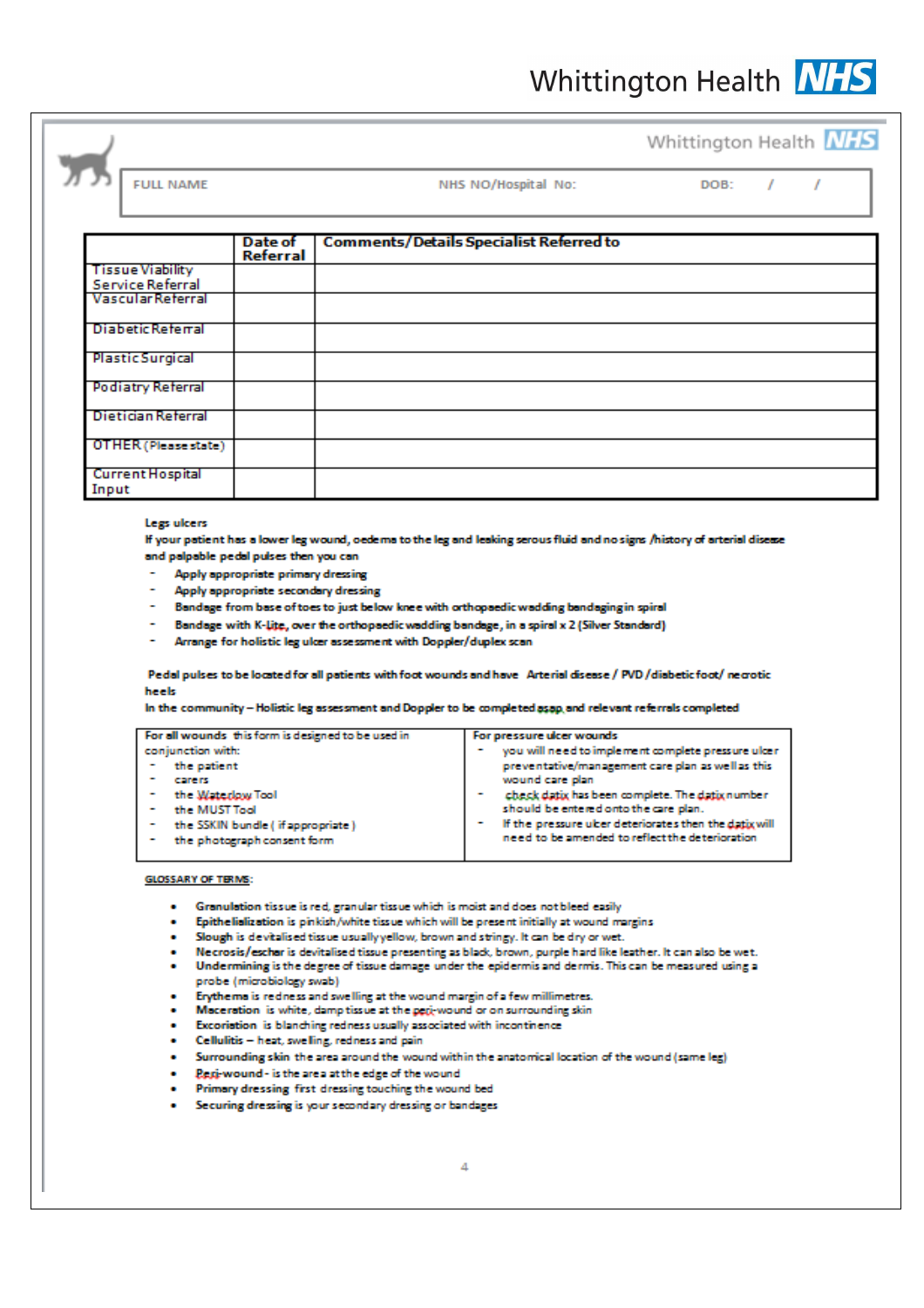

# **Community Dressing Prescription Request Form**



This form is to be completed to request prescriptions for dressings in line with the

'Joint Wound Management Formulary for Islington and Haringey Community Health Services, and Whittington Hospital'.

#### **NB: This form is TWO pages in length**

#### **1 of 2**

| Product Type (A-Z)                     | Formulary<br><b>Dressings</b>     |           | Size (Please circle) |                  |                           |         |         | Quantity<br>(MAX <sub>2</sub> )<br>weeks)<br>Give <b>Exact</b><br>Quantities. |
|----------------------------------------|-----------------------------------|-----------|----------------------|------------------|---------------------------|---------|---------|-------------------------------------------------------------------------------|
| Absorbent (Low)                        | Mepore                            | 7x8cm     | 10x11cm              | 11x15cm          | 9x20cm                    |         |         |                                                                               |
| Absorbent (Moderate)                   | ZetuvitE (non-sterile)            | 10x10cm   | 10x20cm              |                  |                           |         |         |                                                                               |
|                                        | Zetuvit plus                      | 10x10cm   | 10x20cm              |                  |                           |         |         |                                                                               |
| Absorbent (Heavy)                      | KerraMax Care                     | 10x10cm   | 10x22cm              | 20x22cm          | 30x20cm                   |         |         |                                                                               |
|                                        | KerraMax Care<br>Border           | 16x 16cm  | 26x26cm              | 16x26cm          |                           |         |         |                                                                               |
| Alginate - 1 <sup>st</sup> line        | KerraCel                          | 5x5cm     | 10x10cm              | 15x15cm          | $2.5 \times 45$<br>Ribbon |         |         |                                                                               |
| Alginate - 2 <sup>nd</sup> line        | ActivHeal Aquafiber               | 5cm x 5cm | 10x10cm              |                  |                           |         |         |                                                                               |
| Capillary                              | Vacutex                           | 5x5cm     | 10x10cm              |                  |                           |         |         |                                                                               |
| Film Vapour permeable                  | Clear Film                        | 6x7cm     | 12x12cm              | 15x20cm          | 20x30cm                   |         |         |                                                                               |
| Film Vapour<br>permeable - speciality  | Tegaderm IV<br>- PICC Line        | 10x15.5cm |                      |                  |                           |         |         |                                                                               |
|                                        | Clear Film IV-<br>Peripheral Line | 7x9cm     | 10X12cm              | 10x15cm          |                           |         |         |                                                                               |
| Foam (Adh) - 1 <sup>st</sup> line.     | Mepilex Border                    | 7.5x7.5cm | 10x10cm              | 10x12.5cm        | 15x15.5cm                 | 10x20cm | 10x30cm |                                                                               |
| Foam (Adh) - 2 <sup>nd</sup> line      | Tegaderm Foam<br>Adhesive (oval)  | 10x11cm   | 14x15cm              |                  |                           |         |         |                                                                               |
| Foam (Non-Adh)                         | <b>Mepilex Lite</b>               | 6x8.5cm   | 10x10cm              | 15x15cm          |                           |         |         |                                                                               |
|                                        | Mepilex                           | 5x5cm     |                      |                  |                           |         |         |                                                                               |
| Heel                                   | Advazorb Heel                     | 17x21cm   |                      |                  |                           |         |         |                                                                               |
| Heel                                   | Mepilex heel                      | 18.5x24cm |                      |                  |                           |         |         |                                                                               |
| Honey                                  | <b>Activon Tulle</b>              | 5x5cm     | 10x10cm              |                  |                           |         |         |                                                                               |
|                                        | Algivon Plus                      | 5x5cm     | 10x10cm              | 2.5x20<br>ribbon |                           |         |         |                                                                               |
|                                        | Actilite                          | 10x10cm   | 10x20cm              |                  |                           |         |         |                                                                               |
|                                        | Activon tube                      | 25g       |                      |                  |                           |         |         |                                                                               |
| Hydrocolloid                           | Hydrocoll Thin Film               | 7.5x7.5cm | 10x10cm              |                  |                           |         |         |                                                                               |
|                                        | 3M Tegaderm<br>Hydrocolloid Thin  | 10x12cm   |                      |                  |                           |         |         |                                                                               |
| Hydrogel                               | Nu-Gel                            | 15g       |                      |                  |                           |         |         |                                                                               |
|                                        | KerraLite Cool                    | 6x6cm     | 12x8.5cm             | 18x12.5cm        |                           |         |         |                                                                               |
| HydroTherapy                           | Hydroclean Plus                   | 4cm round | 5.5cm<br>round       | 7.5x7.5cm        | 10x10cm                   |         |         |                                                                               |
|                                        | <b>Hydroclean Cavity</b>          | 4cm round | 7.5x7.5cm            |                  |                           |         |         |                                                                               |
| lodine                                 | Povitulle                         | 5x5cm     | 9.5x9.5cm            |                  |                           |         |         |                                                                               |
| Low adherence                          | Atrauman                          | 5x5cm     | 7.5x10cm             | 10x20cm          | 20x30cm                   |         |         |                                                                               |
| <b>Negative Pressure</b><br>(TVN ONLY) | Renasys Go<br>Canister Kit        | Large     | Small                |                  |                           |         |         |                                                                               |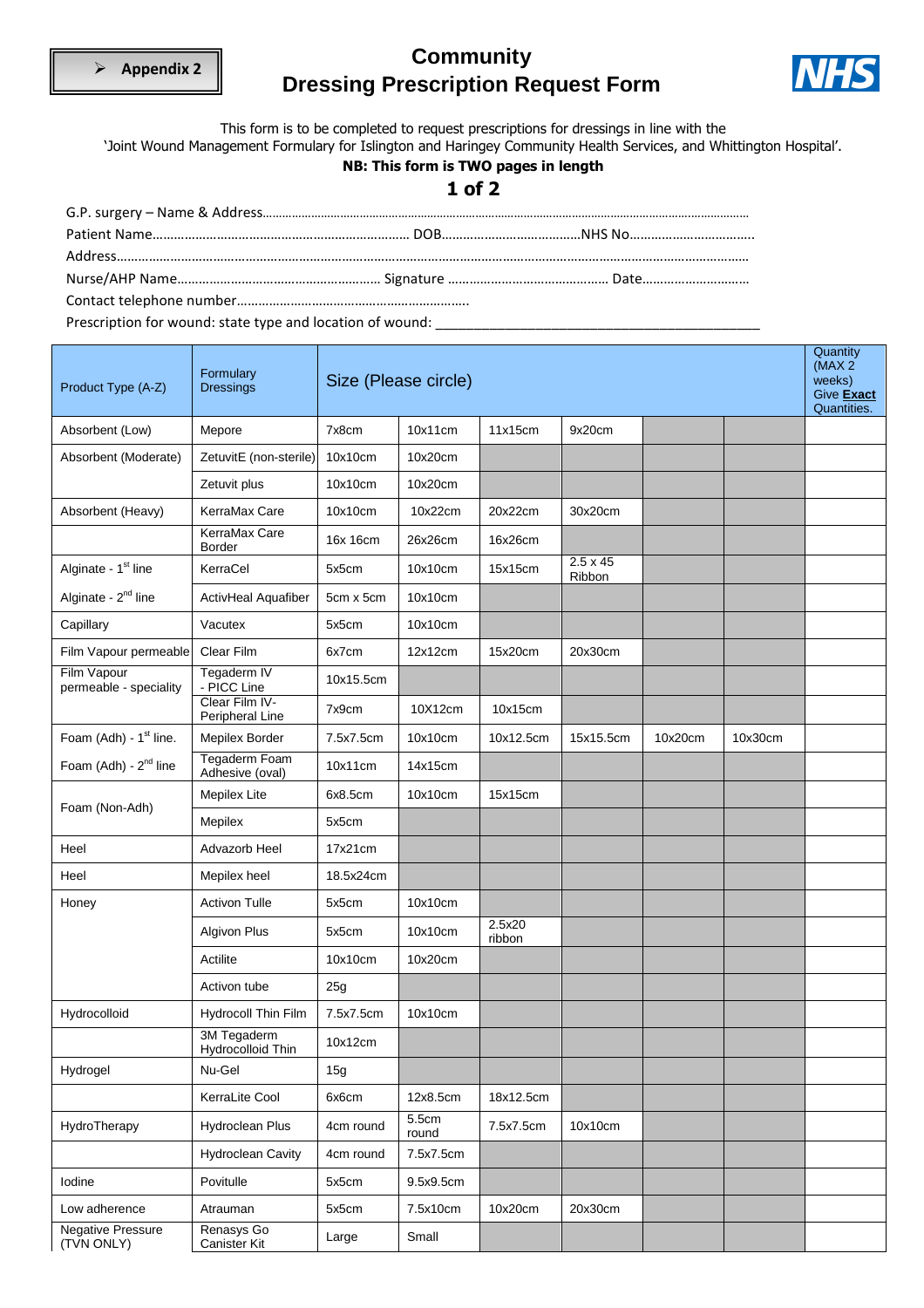# **Community Dressing Prescription Request Form**



| Product Type (A-Z) | Formulary<br><b>Dressings</b>        | Size (Please circle) |         |         |  |  | Quantity<br>(MAX <sub>2</sub> )<br>weeks)<br>Give <b>Exact</b><br>Quantities. |  |
|--------------------|--------------------------------------|----------------------|---------|---------|--|--|-------------------------------------------------------------------------------|--|
|                    | Renasys-F/P Foam<br>Dress Kit + Port | Large                | Medium  | Small   |  |  |                                                                               |  |
| Odour absorbent    | CliniSorb                            | 10x10cm              | 10x20cm | 15x25cm |  |  |                                                                               |  |
| PHMB (TVN ONLY)    | Prontosan gel X                      | 50 <sub>ml</sub>     |         |         |  |  |                                                                               |  |
|                    | Prontosan gel X                      | 250 <sub>g</sub>     |         |         |  |  |                                                                               |  |
|                    | Prontosan solution                   | 350ml                |         |         |  |  |                                                                               |  |
| Silver (TVN ONLY)  | Askina Calgitrol Ag                  | 10x10cm              | 15x15cm | 20x20cm |  |  |                                                                               |  |
|                    | Askina Calgitrol<br>Paste            | 15g                  |         |         |  |  |                                                                               |  |
|                    | Aquacel Ag Ribbon                    | 1x45cm               | 2x45cm  |         |  |  |                                                                               |  |

| Product Type (A-Z)           | Formulary<br><b>Dressings</b>                   | Size (Please circle) |            |            | Quantity<br>(MAX <sub>2</sub> )<br>weeks)<br>Give Exact<br>Quantities. |            |  |  |
|------------------------------|-------------------------------------------------|----------------------|------------|------------|------------------------------------------------------------------------|------------|--|--|
| Silver (TVN ONLY)            | Sulfadiazine Silver<br>1% cream                 | 50 <sub>q</sub>      |            |            |                                                                        |            |  |  |
| <b>Skin Protector</b>        | Sorbaderm                                       | cream                | spray      | foam 1ml   | foam 3ml                                                               |            |  |  |
| Compression                  | K Lite                                          | 10cmx4.5m            |            |            |                                                                        |            |  |  |
|                              | K Plus                                          | 10cmx8.7m            |            |            |                                                                        |            |  |  |
|                              | Ko-Flex                                         | 10cmx6m              |            |            |                                                                        |            |  |  |
| 2-layer compression          | K Two 18-25cm                                   | 10cm                 | 8cm        | 12cm       |                                                                        |            |  |  |
|                              | K Two 25-32cm                                   | 10cm                 | 8cm        | 12cm       |                                                                        |            |  |  |
|                              | Coban 2 layer                                   | Kit (1 size)         |            |            |                                                                        |            |  |  |
| Short stretch<br>compression | Actico                                          | 8cmx6m               | 10cmx6m    | 12cmx6m    |                                                                        |            |  |  |
|                              | Comprilan                                       | 8cmx5m               | 10cmx5m    | 12cmx5m    |                                                                        |            |  |  |
| Dressing Pack                | Nurse It                                        | Small                | Medium     | Large      |                                                                        |            |  |  |
| <b>Fixing Tape</b>           | Mefix                                           | 2.5cmx10m            | 2.5cmx5m   | 5cmx5m     |                                                                        |            |  |  |
|                              | Transpore                                       | 2.5cmx5m             | 5cmx5m     |            |                                                                        |            |  |  |
| Gauze / Swabs                | Softswab 4ply<br>(non-sterile)                  | 5x5cm                | 7.5x7.5cm  | 10x10cm    |                                                                        |            |  |  |
|                              | Softswab 4ply<br>(sterile)                      | 5x5cm                | 7.5x7.5cm  | 10x10cm    |                                                                        |            |  |  |
| Irrigation and cleansing     | Irripod (N/S 0.9%)                              | 20mL amps            |            |            |                                                                        |            |  |  |
| Medicated bandage            | Icthopaste<br>(6/2%) Zinc Paste<br>& Ichthammol | 7.5cmx6m             |            |            |                                                                        |            |  |  |
| Pressure offloading          | Kerraped                                        | Small                | Medium     | Large      | X-Large                                                                |            |  |  |
| <b>Retention Bandage</b>     | K-Band                                          | 7cmx4m               | 10cmx4m    |            |                                                                        |            |  |  |
|                              | Hospiform                                       | 8cmx4m               | 10cmx4m    | 12cmx4m    |                                                                        |            |  |  |
| Sub-Bandage wadding          | K-soft                                          | 10cmx3.5m            |            |            |                                                                        |            |  |  |
| Support bandage              | K-Lite type 2                                   | 5cmx4.5m             | 7cmx4.5m   | 10cmx4.5m  | 15cmx4.5m                                                              | 10cmx5.25m |  |  |
| Tubular bandage              | Comfifast (Yellow)                              | 10.75cmx1m           | 10.75cmx3m | 10.75cmx5m |                                                                        |            |  |  |
|                              | Comfifast (Blue)                                | 7.5cmx1m             | 7.5cmx3m   | 7.5cmx5m   |                                                                        |            |  |  |

| - Tick | <b>Pharmacy Name</b>                    | <b>Address</b> | <b>Telephone</b> | Fax |  |
|--------|-----------------------------------------|----------------|------------------|-----|--|
|        | Patient / carer to collect from surgery | • Yes          | .No              |     |  |
|        | Chemist for delivery?                   | Yes            | No               |     |  |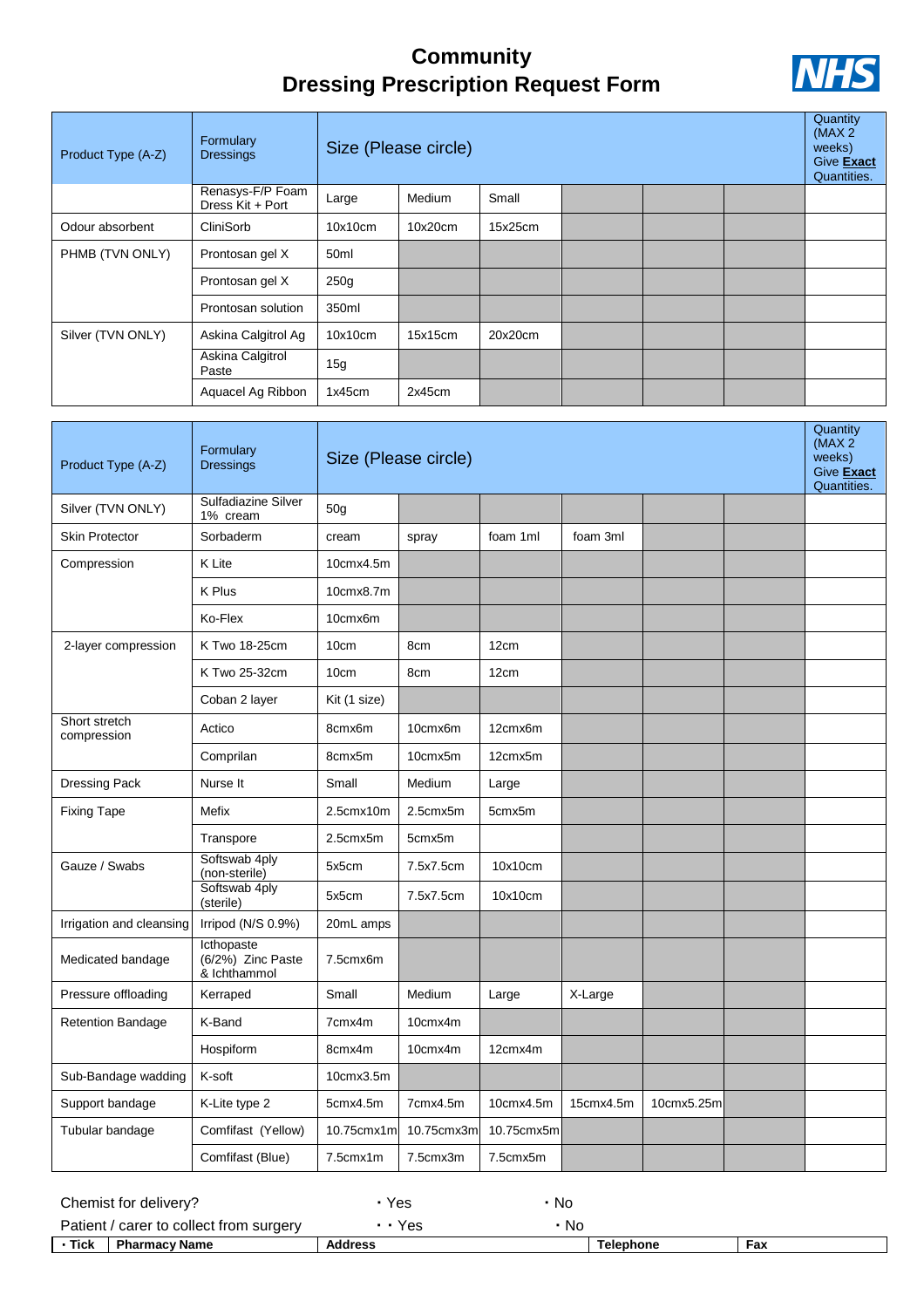# **Community Dressing Prescription Request Form**